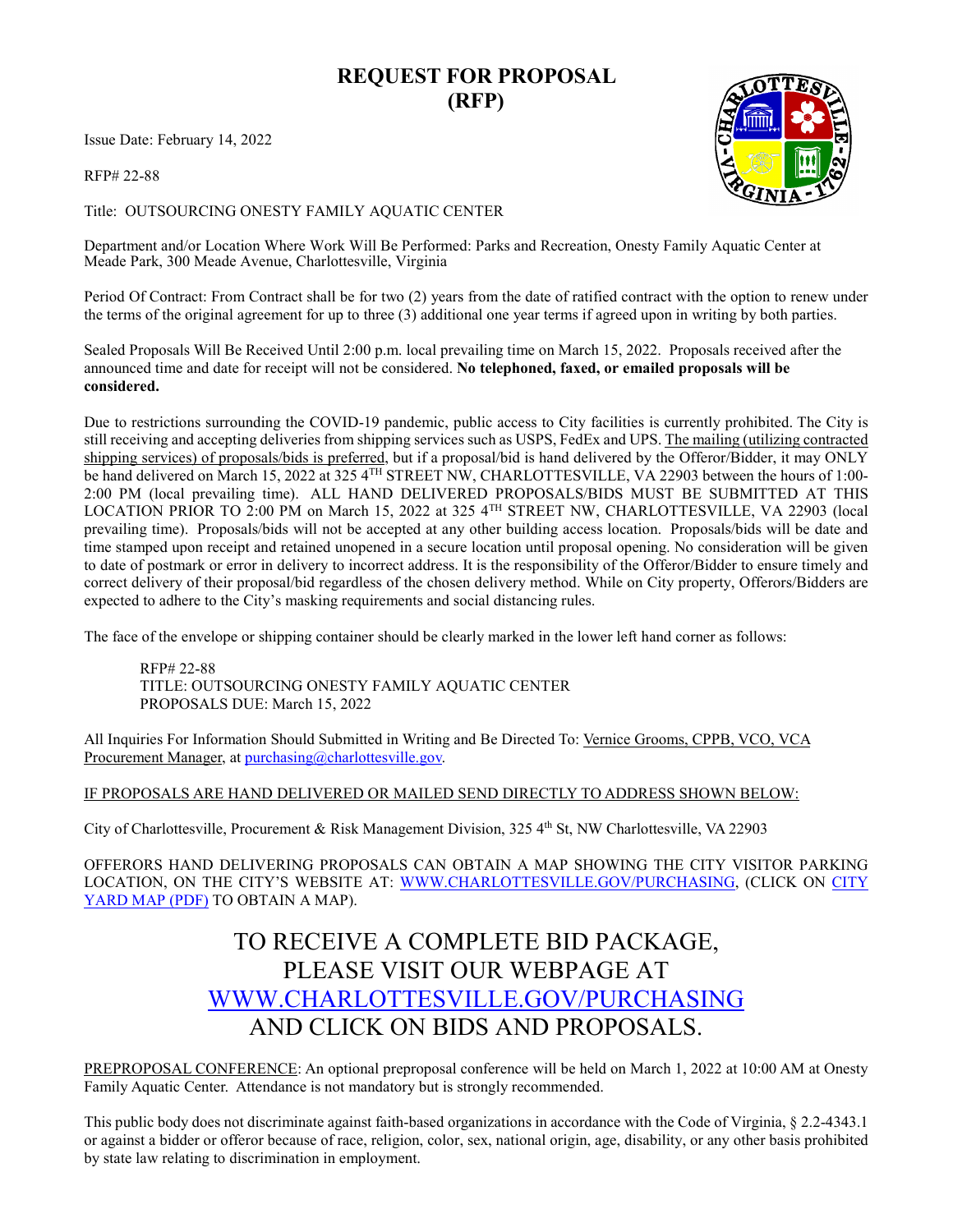|                |                                                  | <b>PAGE</b> |
|----------------|--------------------------------------------------|-------------|
| $\mathbf{I}$ . | <b>PURPOSE</b>                                   | 3           |
| II.            | MINORITY BUSINESS PROGRAM                        | 3           |
| III.           | <b>BACKGROUND</b>                                | 3           |
| $IV_{-}$       | STATEMENT OF NEEDS                               | $3 - 5$     |
| V.             | PROPOSAL PREPARATION AND SUBMISSION INSTRUCTIONS | $5 - 8$     |
| VL.            | EVALUATION AND AWARD CRITERIA                    | $8-9$       |
| VII.           | REPORTING AND DELIVERY INSTRUCTIONS              | 9           |
|                | VIII. PREPROPOSAL CONFERENCE                     | 9           |
| IX.            | <b>GENERAL TERMS AND CONDITIONS</b>              | $9 - 17$    |
| $X_{-}$        | SPECIAL TERMS AND CONDITIONS                     | 17          |
| XI.            | <b>ATTACHMENTS</b>                               | 17-28       |

Be advised that some of the content in the associated pages may not be posted in an accessible format for screen readers due to the length, complexity and technical nature; however, accommodations will be made upon request by calling 434-970-3860 or submitting an email request to [purchasing@charlottesville.gov.](mailto:purchasing@charlottesville.gov)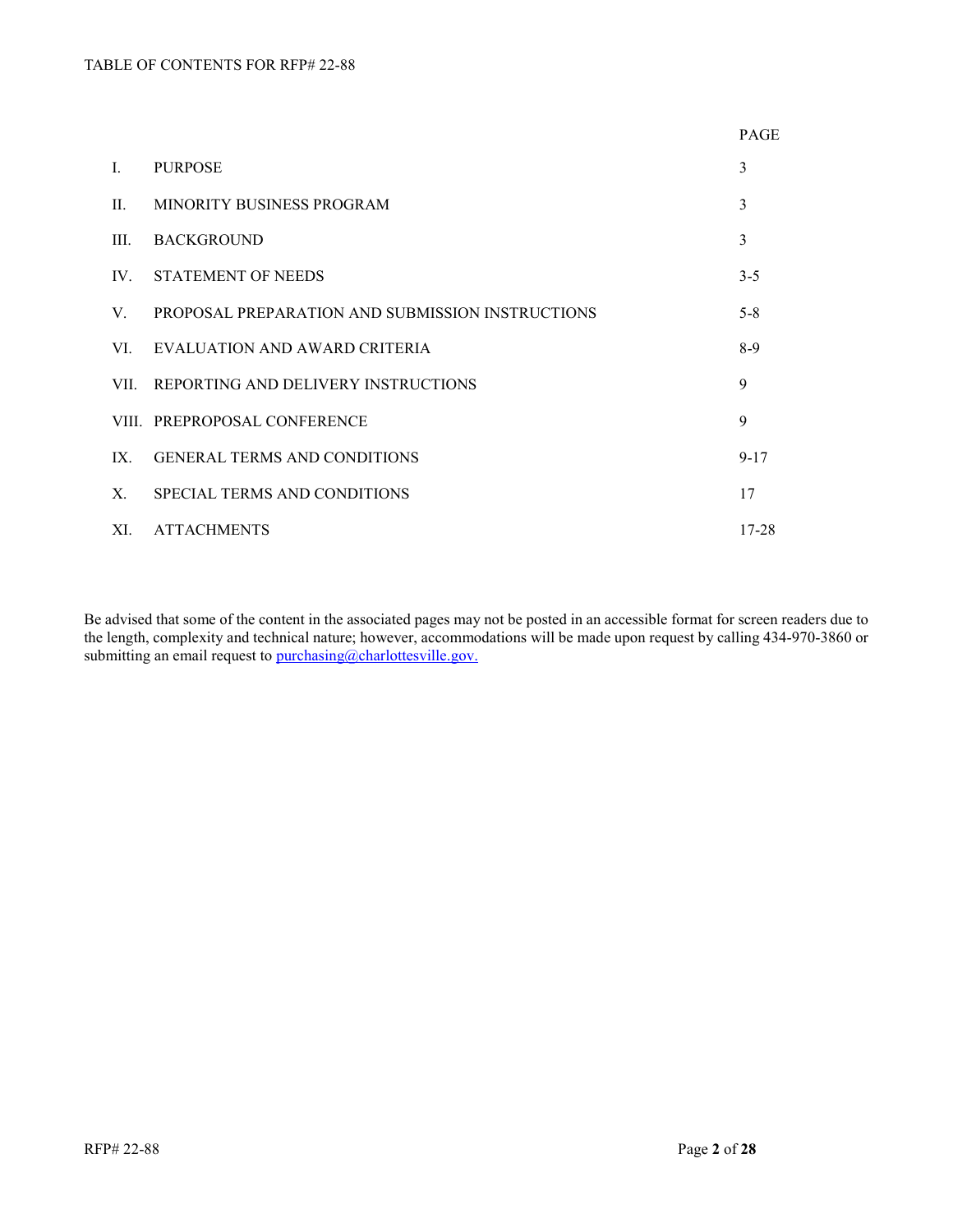- I. PURPOSE: The purpose of this Request for Proposal (RFP) is to solicit sealed proposals for the outsourcing of services at the Onesty Fitness Aquatic Center (OFAC) located at Meade Park. The intent is that any contract awarded as a result of this solicitation be scalable and usable by the City for the various services necessary to maintain, operate and manage the facility throughout the duration of the contract period. Concession operations are NOT included in this RFP.
- II. MINORITY BUSINESS PROGRAM: As part of the City of Charlottesville's Minority Business Program, the City of Charlottesville encourages the participation of small, women, minority, veteran and micro-owned businesses (SWaM-O) in the City's procurement transactions. In order to support and build up the capacity of SWaM-O businesses, City Council and staff have taken steps to push forward policy changes and initiatives to help reduce barriers to doing business with the City. To find out more about the current City of Charlottesville initiatives and programs please visit the Minority Business Program website at [https://www.charlottesville.gov/718/Minority-Business-Program.](https://www.charlottesville.gov/718/Minority-Business-Program)
- III. BACKGROUND: The OFAC begins operation Memorial Day weekend and close at the end of business on Labor Day. The outdoor pool operates from 8:15am – 10:45am, Monday-Thursday, for swim lessons and 11:00am – 7:00pm daily for open public swim. Historically, the facility has been closed for open public swim on Wednesdays for routine cleaning/maintenance. Information about OFAC at Meade Park:
	- Capacity 225 participants
	- Lap lanes  $-3 \times 25$  yards
	- Wading area  $-0$  to 3.5 ft. deep
	- Interactive water feature
	- 12 ft. diving well with diving board
	- Spiral Slide in  $3\frac{1}{2}$  ft area
	- Barrel crossing section with cargo net
	- Current channel
	- Women's locker room including dressing area, benches, showers, toilets, sinks, equipped with handicap accessories, baby changing station
	- Men's locker room including dressing area, benches, showers, toilets, sinks, equipped with handicap accessories, baby changing station
	- Picnic tables available on pool deck
- IV. STATEMENT OF NEEDS: The contractor shall comply with all applicable federal, state and local laws, rules and regulations applicable to the provision and performance by the contractor of the work and services that are the subject of the contract.

The contractor will report to the Director of Parks and Recreation, or designee, who will oversee the contractor's work and provide guidance through periodic consultations and discussions. The Director of Parks and Recreation is responsible for contract administration duties in managing the awarded contract and the associated budget.

The contractor will be responsible for all necessary permits and licenses required in carrying out such services.

The City is not soliciting **construction services** as defined by the Code of Virginia and regulated by the Department of Professional and Occupational Regulation (DPOR). Offerors should familiarize themselves with the Commonwealth of Virginia requirements related to providing construction services. If an offeror determines that there are services being requested within this solicitation that fall under the definition of construction services notify the City in writing.

The contractor shall not make any changes in the physical characteristics of any area of the facility or the modification of any portion of the facility.

#### **Construction is defined by the Code of Virginia as:**

"Construction" means building, altering, repairing, improving or demolishing any structure, building or highway, and any draining, dredging, excavation, grading or similar work upon real property. <https://law.lis.virginia.gov/vacode/title2.2/chapter43/section2.2-4301/>

#### **Department of Professional and Occupational Regulation (DPOR):**

[https://www.dpor.virginia.gov/sites/default/files//Boards/Contractors/A501-27REGS.pdf](https://www.dpor.virginia.gov/sites/default/files/Boards/Contractors/A501-27REGS.pdf)

#### **Primary Objectives**

1. Safety: Ensure the highest level of safety is maintained in the pool, pool deck and surrounding areas for participants and spectators.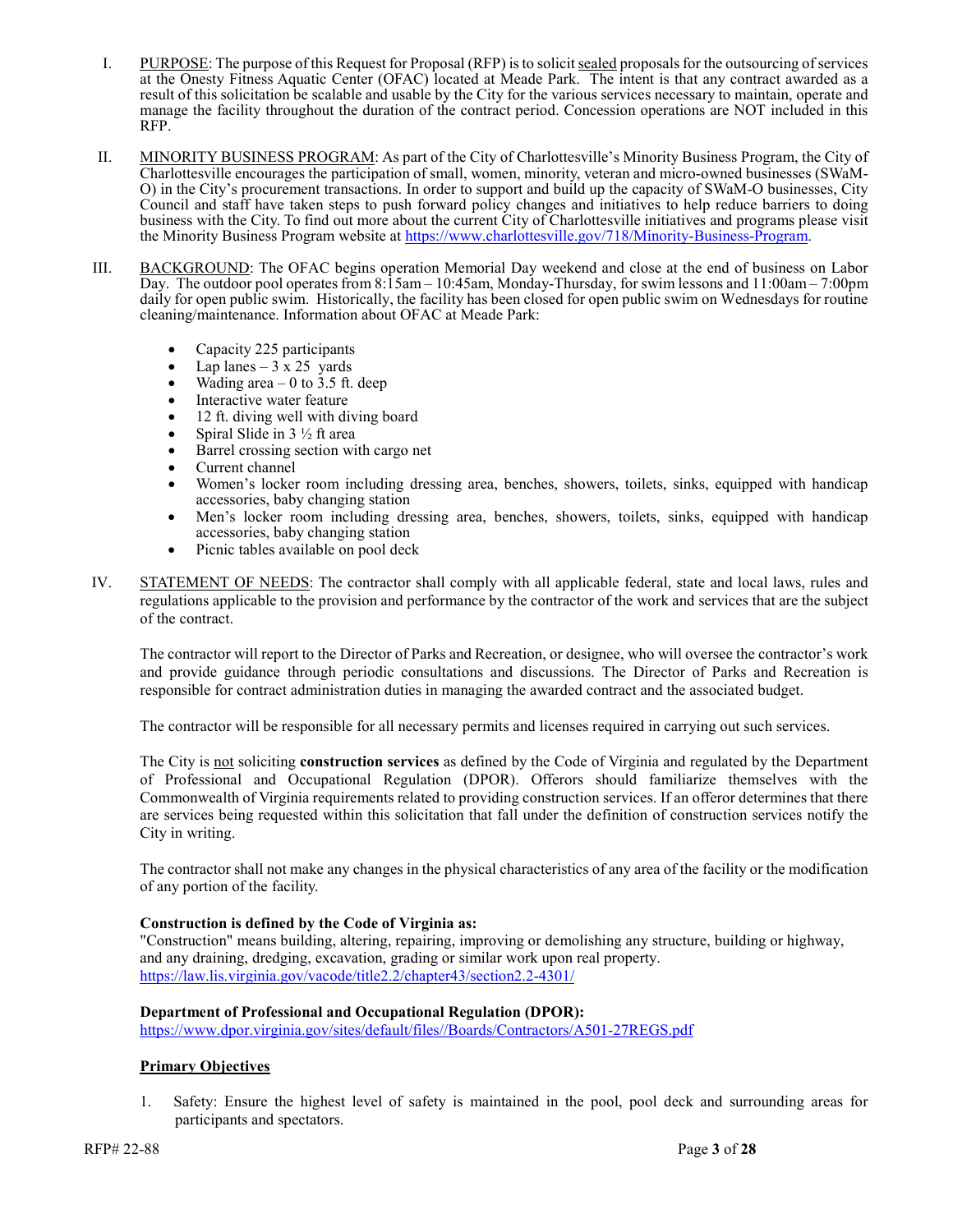- 2. Customer Service: Provide exceptional customer service and a commitment to excellence at the OFAC.
- 3. Maintenance: Provide daily operational maintenance and ensure proper water quality of OFAC.
- 4. Staffing: Provide facility managers, maintenance staff, customer service staff and temporary lifeguards to safely operate.

#### **Professional Operations, Maintenance, and Management Minimum Criteria**

- 1. The offeror must demonstrate expertise in operations, maintenance and management of recreational and competitive aquatic facilities as per these specifications. The offeror shall provide, as part of their proposal, a list of all contracts pursuant to which it has provided professional maintenance and management of recreations and competitive aquatic facilities. Contracts/experience in the lease or contract management of aquatic facilities, where such contracts include the provision of professional recreational and competitive aquatic facilities maintenance services, will be considered as fulfilling the experience requirements.
- 2. The offeror should have a minimum of three (3) years of experience in the successful execution of operations, maintenance and management contracts at recreational and competitive aquatic facilities.
- 3. Provide demonstrated experience in having operated multiple aquatic operations and facilities. Offer must demonstrate effective management and staffing of three (3) aquatic complexes where services provided include operations, maintenance, and/or programming, at least one (1) aquatic complex should be a municipal public facility. Include company names, contact names, addresses, email addresses and telephone numbers.

#### **Specific Operations, Maintenance, and Management Tasks and Facility Maintenance Provisions**

- Provide seasonal management services for the OFAC. Conduct day-to-day operation of OFAC and all activities therein, subject to policies and guidelines of the City.
- Regulate and maintain a positive controlled environment and provide for the enforcement of all rules and regulations in accordance with City and state laws.
- Assist with identification associated with any Capital Improvements or Capital Equipment.
- Develop a written Emergency Action Plan which is updated at least annually that includes:
	- a. Life Threatening and Non-Life Threating Land and Water Emergencies
		- b. Emergency Weather Plan
		- c. Accident Injury Reporting Procedures
		- d. Fire Procedures
		- e. Active Attacker Actions
		- f. Infectious Disease and Social Distancing Standards which will be updated as standards and best practice requirements change by the office of the Virginia Occupational Safety and Health and the Virginia Department of Public Health.
- Be responsible for collection and accounting of all revenues in a timely manner.
- Employ, supervise, and direct employees, including but not limited to onboarding, training, scheduling and terminations of their employees.
	- a. The City shall have the right to request replacement of any of the contractor's employees whose conduct, character, or performance is not in the best interest of the City.
- The Contractor shall obtain criminal history checks through the Virginia State Police on all contract personnel working on City property. The Contractor shall provide a letter certifying that all personnel have criminal records free of felony convictions, or convictions for any crime related to sexual abuse, crimes against minors or theft of property, prior to the each individual's beginning work on City property.
- Make recommendations and take proactive measures with their staff for custodial care with an emphasis on hygienic cleanliness and facility maintenance, equipment, filters, and surrounding areas, to include parking lots, grounds, and amenities.
- Provide all necessary bathroom paper products and supplies that meet Green Seal Standards (i.e. paper towels, toilet paper, and hand soap) as well as basic facility cleaning supplies.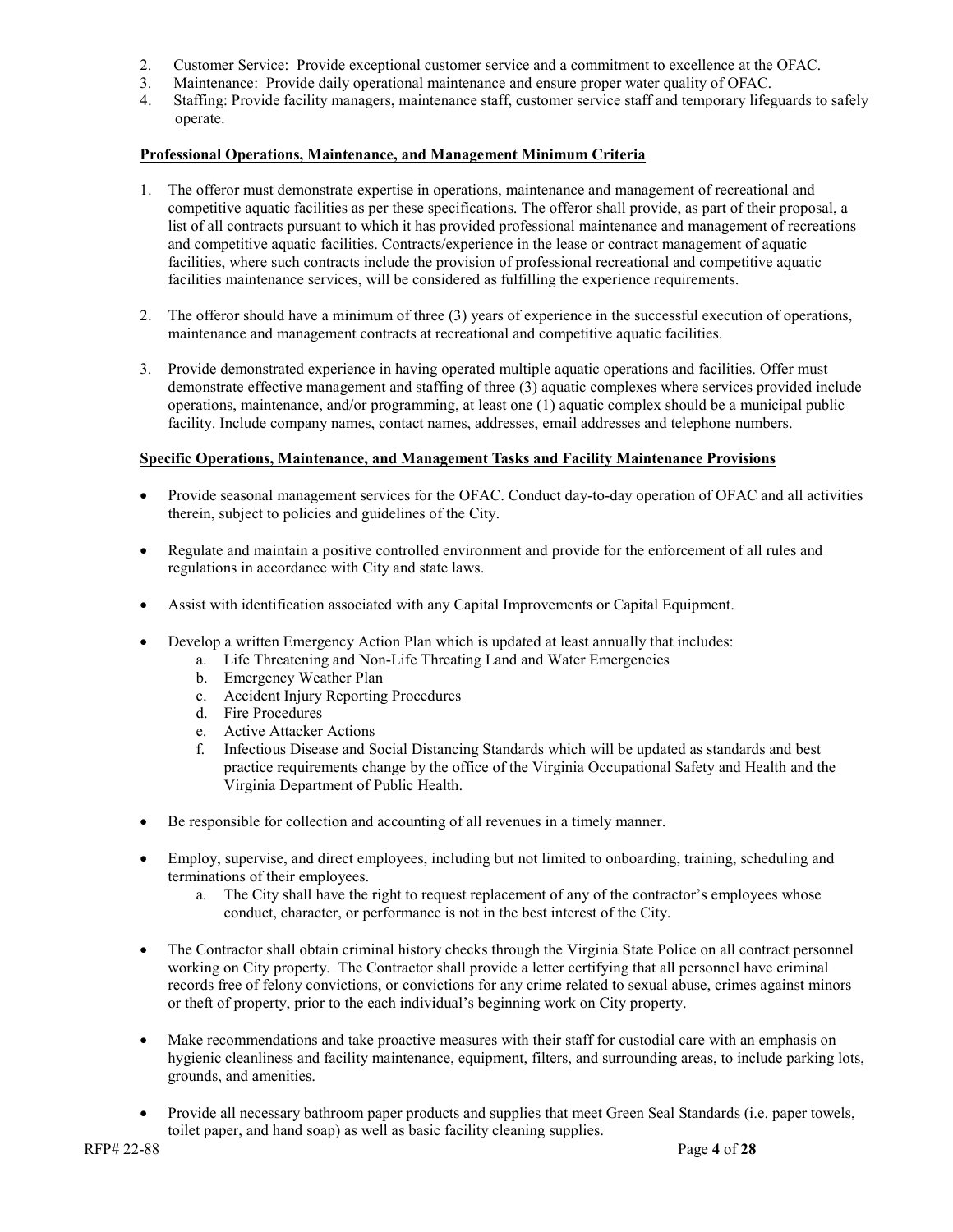- Provide the following services prior to opening the pool for operation.
	- a. Vacuum pool (at minimum once a week)
	- b. Clean pool office area
	- c. Inspect chemical feeders
	- d. Inspect all filtration equipment
	- e. Inspect flow meters, pressure gauges, and valves
	- f. Mount guard chairs, and ladders
	- g. Clean bathrooms
	- h. Order, store and inject all necessary chemicals to establish proper levels for: free chlorine, total alkalinity, pH, calcium hardness, and conditioner
	- i. Set out and pressure wash deck furniture
	- j. Start up pool equipment (i.e. turning on of filtration system and subsequent features, etc.)
	- k. Perform minor requisite repair work as needed and authorized by the City. Minor repairs are defined as items such as replacement of motor/pump seals, replace chlorinator parts, replace chemical feed sensors, etc. Repair parts will be invoiced to the City at the Contractor's actual cost. **Mark – ups are not permissible, no exceptions as per the code of Virginia 2.2-4332**. Submission of cost verification documentation with the invoice is required for individual repair parts and materials. Written authorization by the City is required prior to commencement of any repair.

#### **Additional Non-Construction relates services:**

**The City may require additional non-construction services not specifically listed that are directly related to the maintenance of the facilty to maintain the parking lots, grounds, and amenities. The City requests that the offeror detail in their proposal any additional non-construction services they can provide during the tenure of the contract.**

#### **Access and Utilities**

The City will permit and maintain free access to the pool site to the contractor. The City will provide four (4) sets of keys to the contractor to open any and all locks required to operate the pool. The contractor shall keep and safeguard keys and only release keys to authorized personnel. Keys shall be returned to City in the event of termination of the contract. The contractor shall have access to the following:

- a. Water
- b. Electricity
- c. 110 volt electric outlet in pump room
- d. Garbage pick-up service
- e. Lifeguard stands, rescue tubes, spinal backboard, and umbrellas for lifeguard stands
- f. Landline telephone with capabilities of making local calls operational from April 15, through the end of the pool season
- g. Equipment to operate pool required by local county health department codes
- h. Complete written copy of pool rules to be provided to the contractor thirty (30) days prior to opening day
- i. Any other equipment or services necessary to render the pool facility compliant with industry standards according to any regulatory bodies with authority over the pool facility including, but not limited to, OSHA or the local health department.

#### V. PROPOSAL PREPARATION AND SUBMISSION INSTRUCTIONS:

#### A. GENERAL INSTRUCTIONS:

- 1. RFP Response: In order to be considered for selection, Offerors must submit a complete response to this RFP ("Proposal").
	- a. One (1) printed version original marked "*Original*" and five (5) copies of each Proposal shall be transmitted to the City, along with an electronic copy of the proposal on CD. **The City will accept flash drives or USB sticks.** The proposal should be formatted either in Microsoft Word or PDF.
	- b. In addition, should the proposal contain proprietary information, submit one (1) redacted printed version with proprietary portions removed or blacked out marked "*Redacted Copy*" along with an electronic copy on CD either in Microsoft Word or PDF format of same. **The City will accept flash drives or USB sticks.**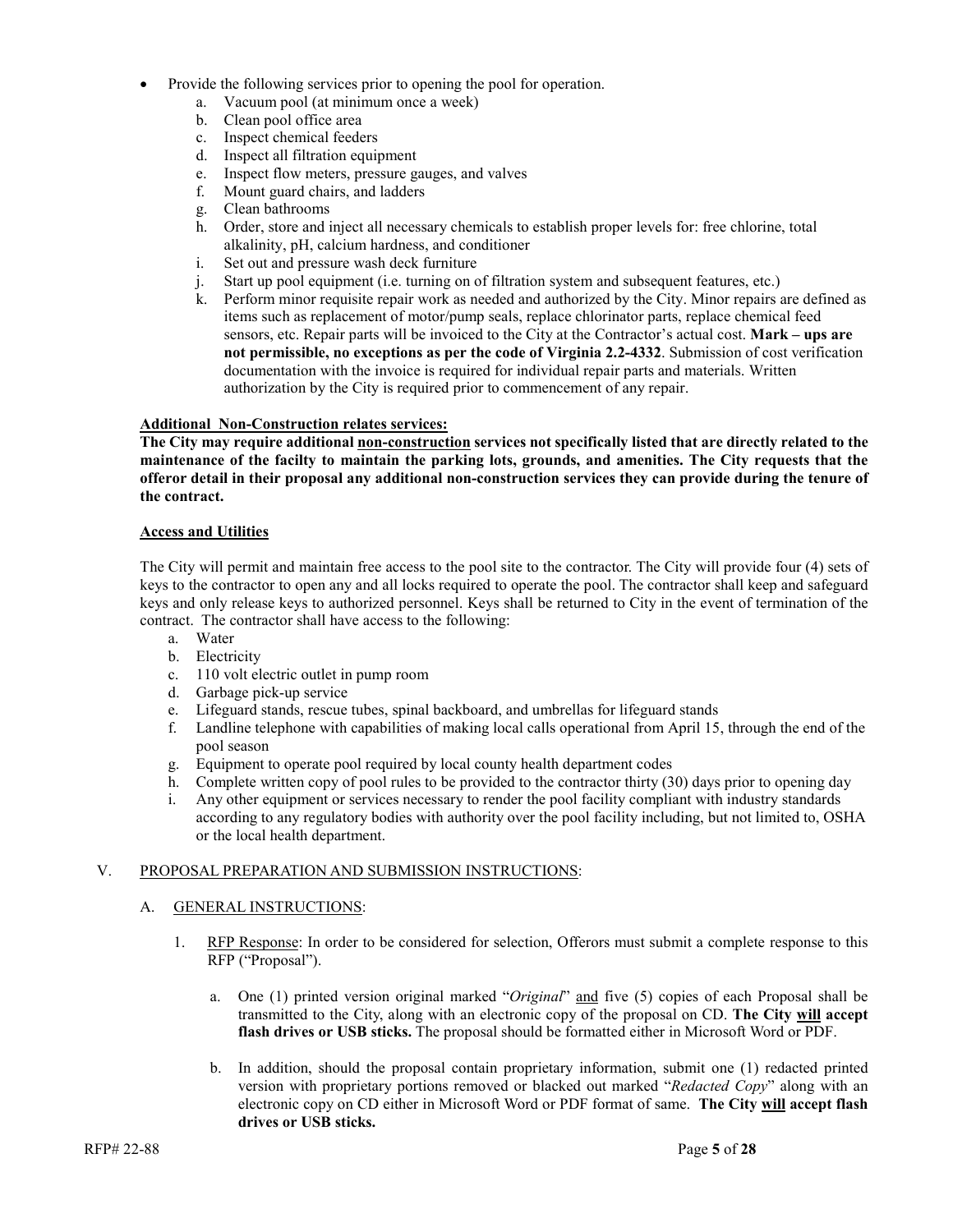These items must be submitted to the City as a complete sealed proposal. No other distribution of the proposal shall be made by the Offeror.

Proposals must be submitted by the date and time stated in the solicitation. Proposals will be date and time stamped upon receipt and retained unopened in a secure location until proposal opening. No consideration will be given to date of postmark or error in delivery to incorrect address. It is the responsibility of the Offeror to ensure timely and correct delivery of proposal.

- 2. Proposal Preparation:
	- a. Proposals shall be signed by an authorized representative of the offeror.
	- b. Each Proposal must be and remain valid for a period of at least sixty (60) days from the date set by this RFP for receipt of proposals.
	- c. All information requested or required by this RFP must be submitted. Failure to submit all information requested may affect the overall rating of the Offeror's proposal
	- d. Proposals should be prepared simply, providing a clear, straightforward, concise description of the Offeror's qualifications and suitability to provide the required services, and of the Offeror's capabilities, in all respects, to perform fully the requirements of this RFP, and the Offeror's integrity and reliability that will assure good faith performance of the Project requirements.
	- e. Proposals should be organized in the order in which the requirements are presented in the RFP. All pages of the proposal should be numbered. Each paragraph in the proposal should reference the paragraph number of the corresponding section of the RFP. It is also helpful to cite the paragraph number, sub-paragraph, and repeat the text of the requirement as it appears in the RFP. If a response covers more than one page, the paragraph number and sub-paragraph number should be repeated at the top of the next page. The proposal should contain a table of contents which cross-references the RFP requirements. Information which the Offeror desires to present that does not fall within any of the requirements of the RFP should be inserted at an appropriate place or be attached at the end of the proposal and designated as additional material. Proposals not organized in this manner may receive a lower score if evaluators are unable to find where the proposal specifically addresses the RFP requirements.
	- f. As used in this RFP, the terms "must", "will" and "shall" identify mandatory requirements. Items labeled as "should" or "may" are highly desirable, and are preferred. Depending on the overall quality and completeness of a Proposal, inability of an Offeror to satisfy a "must", "will" or "shall" requirement may not automatically remove that Offeror from consideration; however, it may affect the overall rating of the Offerors' proposal.
	- g. Each copy of the Proposal should be bound or contained in a single volume where practical. All documentation submitted with the proposal should be contained in that single volume.
	- h. All proceedings, records, contracts and other records relating to this procurement transaction shall be open to public inspection in accordance with the *Virginia Freedom of Information Act*. Trade secrets or proprietary information submitted by an offeror shall not be subject to public disclosure under the *Virginia Freedom of Information Act*; however, the offeror must invoke the protections of § 2.2-4342F of the Code of Virginia, in writing, either before or at the time the data or other material is submitted. The written notice must specifically identify the data or materials to be protected and state the reasons why protection is necessary. The proprietary or trade secret material submitted must be identified by some distinct method such as highlighting or underlining and must indicate only the specific words, figures, or paragraphs that constitute trade secret or proprietary information. The classification of an entire proposal document, line item prices, and/or total proposal prices as proprietary or trade secrets is not acceptable. Offerors, upon request, shall be afforded the opportunity to inspect proposal records within a reasonable time after the evaluation and negotiations of proposals are completed, but prior to award, except in the event that the City decides not to accept any of the proposals and to reopen the contract. Otherwise, proposal records shall be open to public inspection only after award of a contract by the City.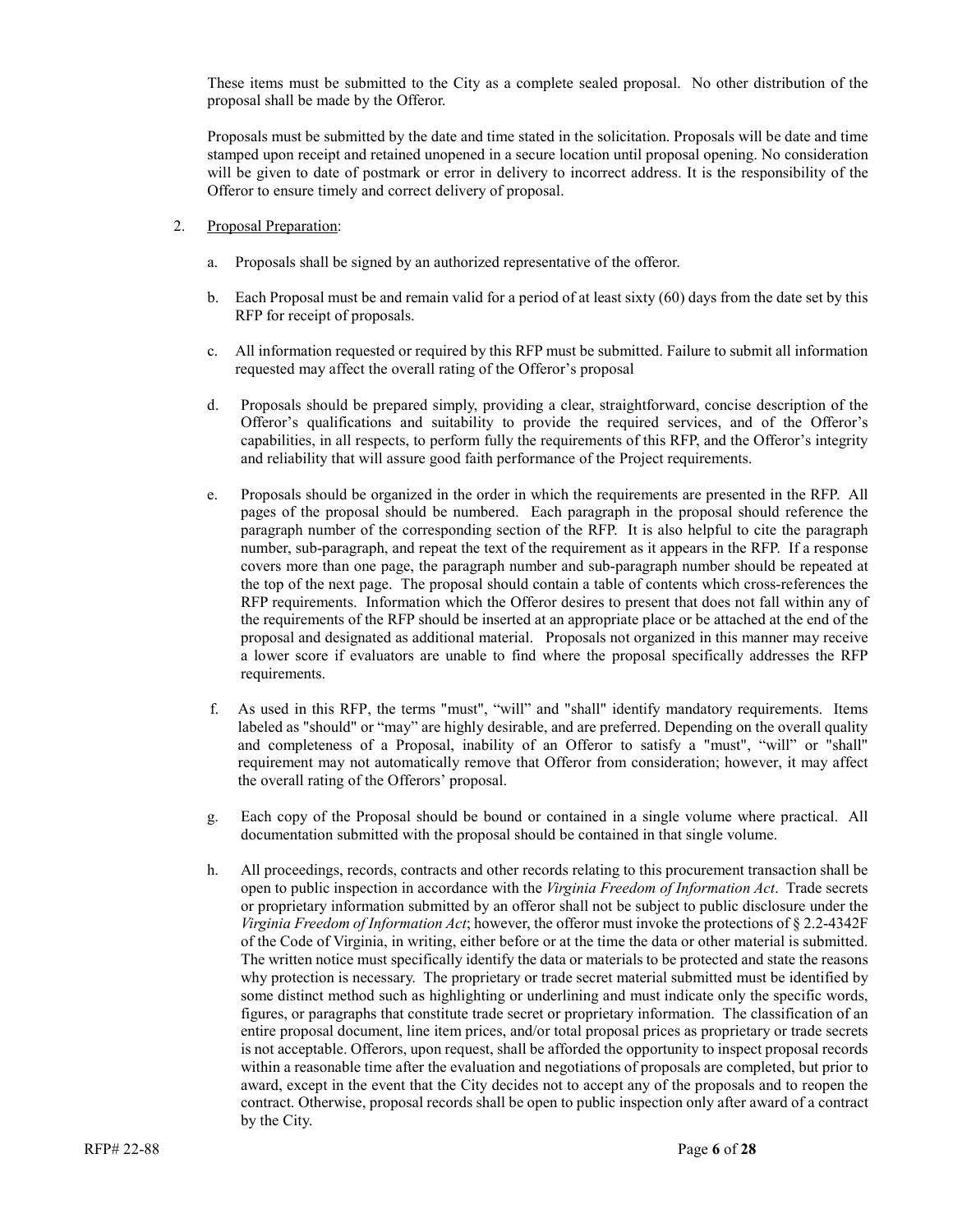- i. All costs of proposal preparation and presentation shall be borne by each offeror. The City is not liable for any cost incurred by the offeror prior to issuance of a contract.
- 3. Oral Presentation: Offerors who submit a proposal in response to this RFP may be required to give an oral presentation of their proposal to the City. This provides an opportunity for the offeror to clarify or elaborate on the proposal. This is a fact finding and explanation session only and does not include negotiation. The City will schedule the time and location of these presentations. Oral presentations are an option of the City and may or may not be conducted.
- B. SPECIFIC PROPOSAL INSTRUCTIONS: Proposals should be as thorough and detailed as possible so that the City may properly evaluate the offerors capabilities to provide the required goods/services. Offerors are required to submit the following items as a complete proposal:
	- *1. Section 1 – Methodology/Specific Plan:* Provide a description of methodology of the offerors design and management processes incorporating an understanding of the goals and criteria of this project and how the offeror intends to meet those goals and criteria.

Provide a specific plan for providing the service including all of the items addressed in the Statement of Needs:

- What, when and how the service will be performed, include but not limited to the following:
	- a. Proposed timeframe for pre and post-season inventory/walkthroughs
	- b. Hours of operation
	- c. Staffing levels and zones of coverage
	- d. Programming offered
	- e. Preventative maintenance schedule
	- f. Ticketing and admissions system (pricing or fee schedule admissions). Daily admission fees with resident and non-resident fee structure is encouraged as well as a pool pass option.
- List of proposed equipment/goods/etc., including operational parameters, illustrations, etc.
- Process for reimbursement to the City anytime OFAC is closed for over two (2) consecutive operational days for reasons to include but are not limited to inadequate staffing, mechanical failure, chemical issues, etc.
- Plan to utilize small businesses and businesses owned by women and minorities and service disabled veterans to encourage their participation in the City's procurement activities. Complete and submit **Attachment I - Small, Women, Minority and Veteran-Owned Business Objectives.**
- *2. Section 2 – Experience:* A written narrative statement to include:
	- Experience in providing the services described herein.
	- Staffing: Provide the names, qualifications, degrees, certifications, experience and licenses of key employees, consultants, and sub-consultants to be assigned to the project. Provide the length (time and number of projects) of relationship the offeror has with the proposed employees, consultants, and sub-consultants (if known).
	- The ability, experience, and continuity of the proposed staff, consultants, and sub-consultants to be assigned to the project including the capability of the required staff, consultants, and subconsultants to perform the services needed within the timeframe designated. The offeror must provide assurance that the continuity of the consulting team will be maintained and not changed without prior approval of the City.
	- Provide a list of references/contracts (current or expired) for the services described herein. Contracts for construction, capital improvements or repairs on aquatic facilities will not be considered as fulfilling the experience requirements. The list should include: aquatic facility names, dates for which the contracts were held, addresses and contact phone numbers of persons to whom the contractor reported. The City may contact some or all of the persons identified on the list to discuss the offeror's experience, qualifications and performance record. **Complete and Submit Attachment E - Offeror Data Sheet.**
	- Pursuant to Code of Virginia, §2.2-4311.2 subsection B, a bidder or offeror organized or authorized to transact business in the Commonwealth pursuant to Title 13.1 or Title 50 is required to include in its bid or proposal the identification number issued to it by the State Corporation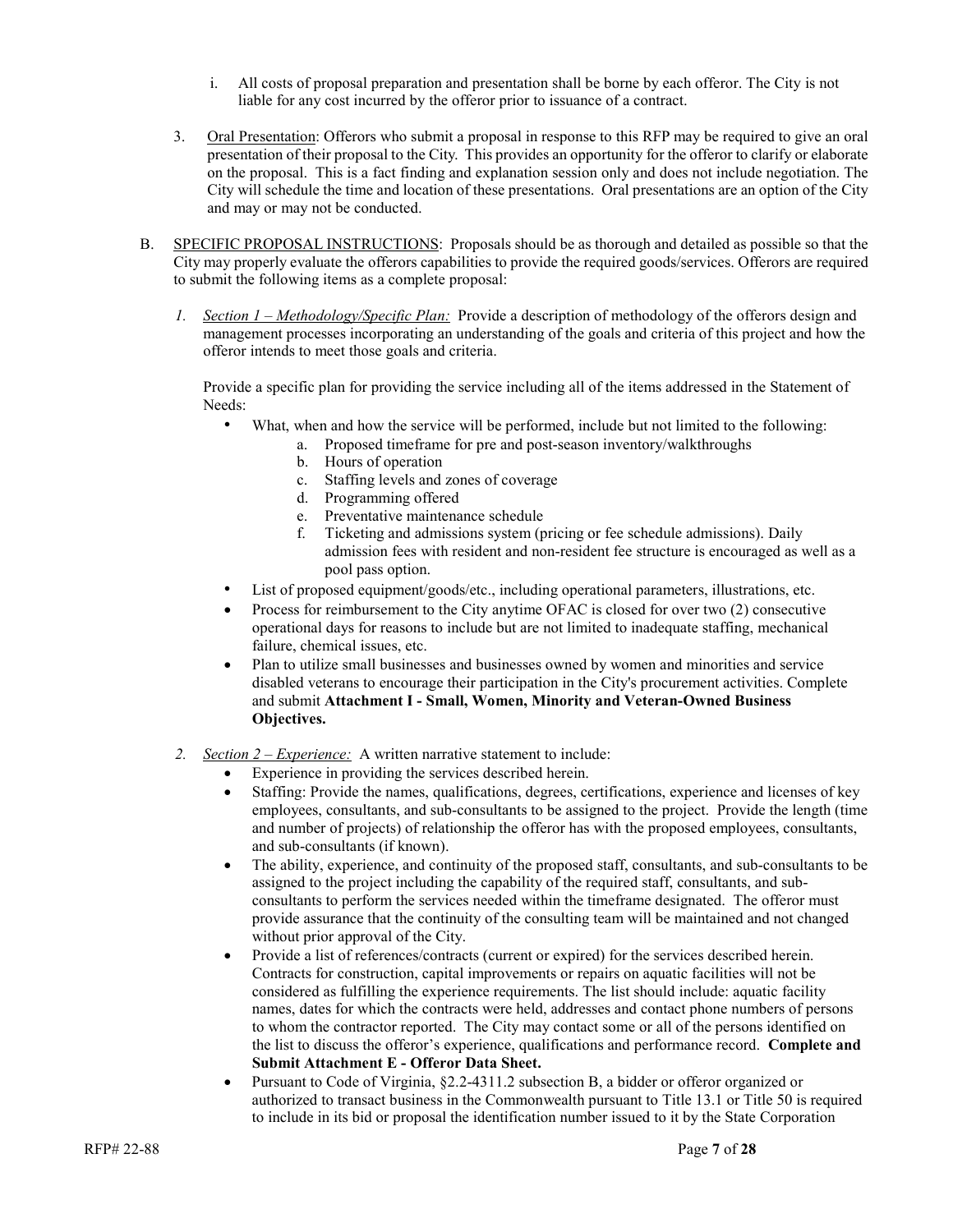Commission (SCC). Any bidder or offeror that is not required to be authorized to transact business in the Commonwealth as a foreign business entity under Title 13.1 or Title 50 or as otherwise required by law is required to include in its bid or proposal a statement describing why the bidder or offeror is not required to be so authorized. Complete and submit **Attachment D – State Corporation Commission Form.**

- *3. Section 3 – Proposed Price and Payment Terms:* Submit a detailed price proposal which includes any and all costs associated with providing the service to include but not limited to: ongoing maintenance cost; supplies and use cost; anticipated energy savings; or other influencing factors. Specify the additional services your firm is willing to provide to the City and the associated pricing structure. Include a summary on your ability to control costs.
	- Proposal should clearly state payment terms desired, such as Net 30 days. Such terms as proposed shall be negotiable.
	- Proposal should clearly state payment schedule desired, i.e., monthly, quarterly, etc. In addition, specify when invoices will be submitted, i.e., by the 10th of the month following the month services were rendered, etc. Such schedule as proposed shall be negotiable.
- *4. Section 4 – Potential Risks:*
	- Detailed description of the potential risk to the City and how the proposed solution will mitigate risks.
- *5. Section 5 – Alternative Suggestions:*
	- Detailed description of any alternative suggestions that the offeror might have to save time and/or money for the City.
- *6. Section 6 – Additional Information:* This section is to be used to provide the following information. In addition, you may add any other relevant information to this section.
	- Attachment  $C -$  Signature Sheet
	- Attachment D State Corporation Commission Form
	- Attachment F Certification of No Collusion
	- Attachment G Proprietary/Confidential Information Identification
	- Attachment H Small, Women, Minority, Micro, employment services organizations, and Veteran-Owned Business Objectives
	- Insurance: See General Terms and Conditions Section. Insurance for coverages and limits required by the City.
- VI. EVALUATION AND AWARD CRITERIA: This section is in two (2) parts. The first part, "Evaluation Criteria," explains how the proposals will be evaluated. The second part is the "Award of Contract" clause that states how the award will be made.
	- A. EVALUATION CRITERIA: Proposals shall be evaluated by the City of Charlottesville using the following criteria:
		- 1. Specific plans or methodology to be used to perform the services. The ability, capacity, and skill of the firm to perform the work described herein in a manner consistent with City goals, objectives and standards. This should be addressed in *Section 1 – Methodology/Specific Plan* portion of the proposal. Weight: 30%
		- 2. Qualifications and Experience. This should be addressed in *Section 2 – Experience* portion of the proposal. Weight: 25%
		- 3. Price. This should be addressed in *Section 3 – Proposed Price and Payment Terms* portion of the proposal. Weight: 25%
		- 4. Potential Risks. This should be addressed in *Section 4 – Potential Risks* portion of the proposal. Weight: 10%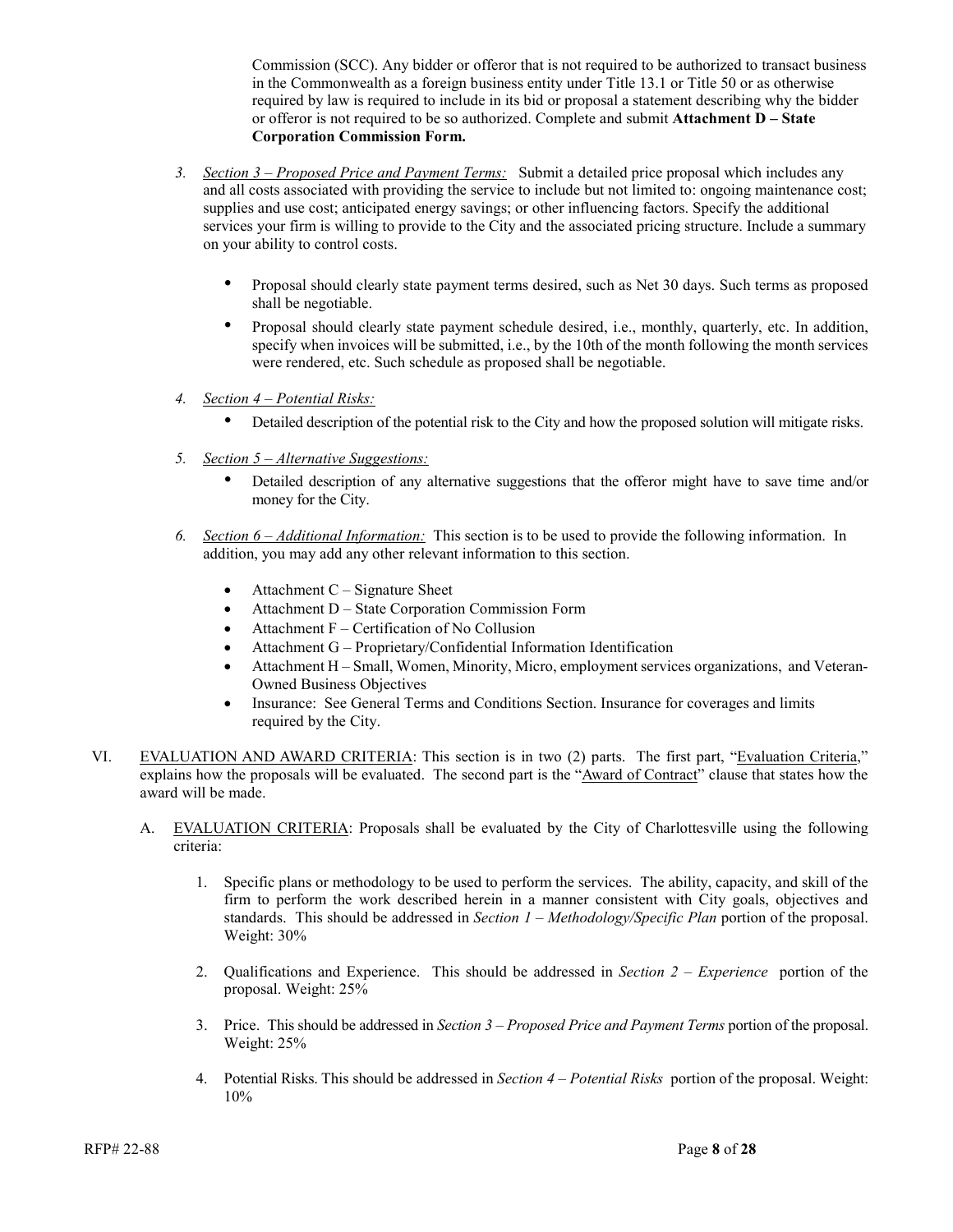- 5. Alternative Suggestions. This should be addressed in *Section 5 – Alternative Suggestions* portion of the proposal. Weight: 10%
- B. AWARD OF CONTRACT: The selection process shall be as per § 2.2-4302.2. of the Virginia Public Procurement Act for the procurement of non-professional services. Selection shall be made of two or more offerors deemed to be fully qualified and best suited among all the offerors on the basis of the evaluation criteria, including price. Negotiations shall then be conducted with each of the offerors so selected. Price shall be considered but need not be the sole determining factor. After negotiations have been conducted with each offeror so selected, the City Manager or Purchasing Agent shall select the offeror which in their opinion has made the best proposal, and shall award the contract to that offeror. Should the City Manager or Purchasing Agent, as appropriate, determine in writing and in their sole discretion that only one offeror is fully qualified, or that one offeror is clearly more highly qualified than the others under consideration, a contract may be negotiated and awarded to that offeror.

#### VII. REPORTING AND DELIVERY INSTRUCTIONS:

- A. Within fourteen (14) calendar days after the award date of the contract, the contractor shall furnish a copy of their Emergency Action Plan to the Director of Parks and Recreation. An updated version of the plan shall be furnished to the Director of Parks and Recreation annually within thirty (30) calendar days prior to the opening of the pool.
- B. The contractor shall provide comprehensive weekly progress reports to the Director of Parks and Recreation, or designee which contains the following information:
	- 1. Facility related issues (i.e. patron complaints, pump room/water feature issues, safety concerns)
	- 2. Water Quality Report to include chlorine, pH, calcium hardness, alkalinity and total dissolved solids

All reports should be submitted in .PDF format within three (3) days of the completion of the work week to be defined by the offeror.

- C. The contractor shall provide monthly progress reports to the Director of Parks and Recreation, or designee, which contains the following information:
	- 1. Patron attendance
	- 2. Expenditures and revenues
- D. The contractor shall provide written reports on equipment and pool safety checks, water quality tests, life expectancy of equipment, and inventory of supplies as requested by the City.
- E. The contractor shall make one (1) oral presentation at the end of each season to include but not be limited to how the contractor met the primary objectives of safety, customer service, maintenance and staffing, as well as Capitol Improvement recommendations, to the Director of Parks and Recreation, or designee, as deemed necessary by the City.
- VIII. PREPROPOSAL CONFERENCE: An optional preproposal conference will be held on March 1, 2022 at 10:00 AM at Onesty Family Aquatic Center. Attendance is not mandatory but is strongly recommended.

#### IX. GENERAL TERMS AND CONDITIONS:

- A. ANNOUNCEMENT OF AWARD: Public notice of the award of this contract, or the announcement of the decision to award this contract, shall be given in the following manner: posting of a written notice on the City's website at [https://www.charlottesville.gov/purchasing.](https://www.charlottesville.gov/purchasing)
- B. ANTI-DISCRIMINATION: By submitting their proposals, offers certify to the City that they will conform to the provisions of the Federal Civil Rights Act of 1964, as amended, as well as the Virginia Fair Employment Contracting Act of 1975, as amended, where applicable, the Virginias with Disabilities Act, the Americans with Disabilities Act and Code of Virginia 2.2-4311, 2.2-4311.2, and 2.2-4312 of the *Virginia Public Procurement Act (VPPA)*. If the award is made to a faith-based organization, the organization shall not discriminate against any recipient of goods, services, or disbursements made pursuant to the contract on the basis of the recipients religion, religious belief, refusal to participate in a religious practice, or on the race, color, religion, national origin, sex, pregnancy, childbirth or related medical conditions, age, marital status, sexual orientation, gender identity, status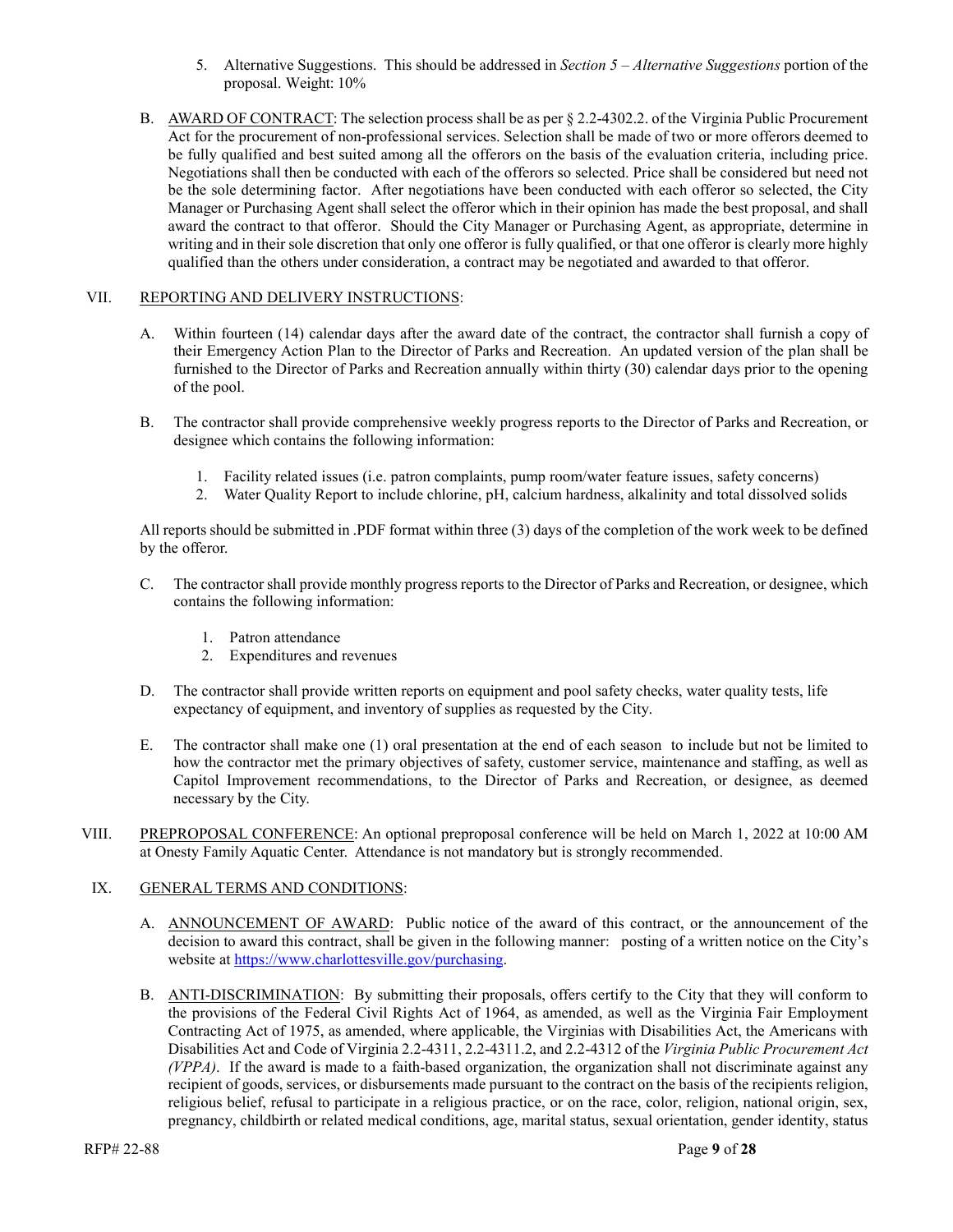as a veteran, or disability, and shall be subject to the same rules as other organizations that contract with public bodies to account for the use of the funds provided; however, if the faith-based organization segregates public funds into separate accounts, only the accounts and programs funded with public funds shall be subject to audit by the public body. (Code of Virginia 2.2.4343.1E and Code of the City of Charlottesville Chapter 2, Article XV, § 2-431).

Every contract over \$10,000 shall include the provisions:

- 1. During the performance of this contract, the contractor agrees as follows:
	- A. During the performance of this contract, the Contractor agrees that it will not discriminate against any employee or applicant for employment because of race, color, religion, national origin, sex, pregnancy, childbirth or related medical conditions, age, marital status, sexual orientation, gender identity, status as a veteran, or disability, or any other basis prohibited by law relating to discrimination in employment, except where there is a bona fide occupational qualification reasonably necessary to the normal operation of the contractor. The Contractor agrees to post in conspicuous places, available to employees and applicants for employment, notices setting forth the provisions of this nondiscrimination clause.
	- B. The Contractor, in all solicitations or advertisements for employees placed by or on behalf of the contractor, shall state that it is an equal opportunity employer.
	- C. Notices, advertisements and solicitations placed in accordance with federal law, rule or regulation shall be deemed sufficient for the purpose of meeting these requirements.
	- D. The requirements of these provisions 1. and 2. are a material part of the contract. If the Contractor violates one of these provisions, the City may terminate the affected part of this contract for breach, or at its option, the whole contract. Violation of one of these provisions may also result in debarment from City contracting regardless of whether the specific contract is terminated.
- 2. The contractor will include the provisions of No. 1 above in every subcontract or purchase order over \$10,000, so that the provision will be binding upon each subcontractor or vendor.
- C. ANTI-DISCRIMINATION OF CONTRACTORS: A bidder, offeror, or contractor shall not be discriminated against in the solicitation or award of this contract because of race, color, religion, national origin, sex, pregnancy, childbirth or related medical conditions, age, marital status, sexual orientation, gender identity, status as a veteran, or disability, or any other basis prohibited by state law relating to discrimination in employment or because the bidder or offeror employs ex-offenders unless the City has made a written determination that employing exoffenders on the specific contract is not in its best interest. If the award of this contract is made to a faith-based organization and an individual, who applies for or receives goods, services, or disbursements provided pursuant to this contract objects to the religious character of the faith-based organization from which the individual receives or would receive the goods, services, or disbursements, the public body shall offer the individual, within a reasonable period of time after the date of his objection, access to equivalent goods, services, or disbursements from an alternative provider.
- D. ANTI-DISCRIMINATION OF FAITH-BASED ORGANIZATIONS: The City of Charlottesville does not discriminate against faith-based organizations.
- E. ANTITRUST: By entering into a contract, a contractor conveys, sells, assigns, and transfers to the City of Charlottesville all rights, title and interest in and to all causes of action it may now have or hereafter acquire under the antitrust laws of the United States and the Commonwealth of Virginia, relating to the particular goods or services purchased or acquired by the City of Charlottesville under said contract.
- F. APPLICABLE LAWS & COURTS: This procurement transaction, and any resulting contract, shall in all aspects be governed by the laws of the Commonwealth of Virginia, notwithstanding its conflicts of laws provisions. Any litigation with respect hereto shall be brought in the Circuit Court for the City of Charlottesville, Virginia.
- G. ASSIGNMENT OF CONTRACT: A contract shall not be assignable by the contractor in whole or in part without the written consent of the City.
- H. AVAILABILITY OF FUNDS: The City's obligation under a contract awarded as a result of this procurement transaction shall be and are hereby made expressly contingent upon the availability and appropriation of public funds to support the City's performance thereof.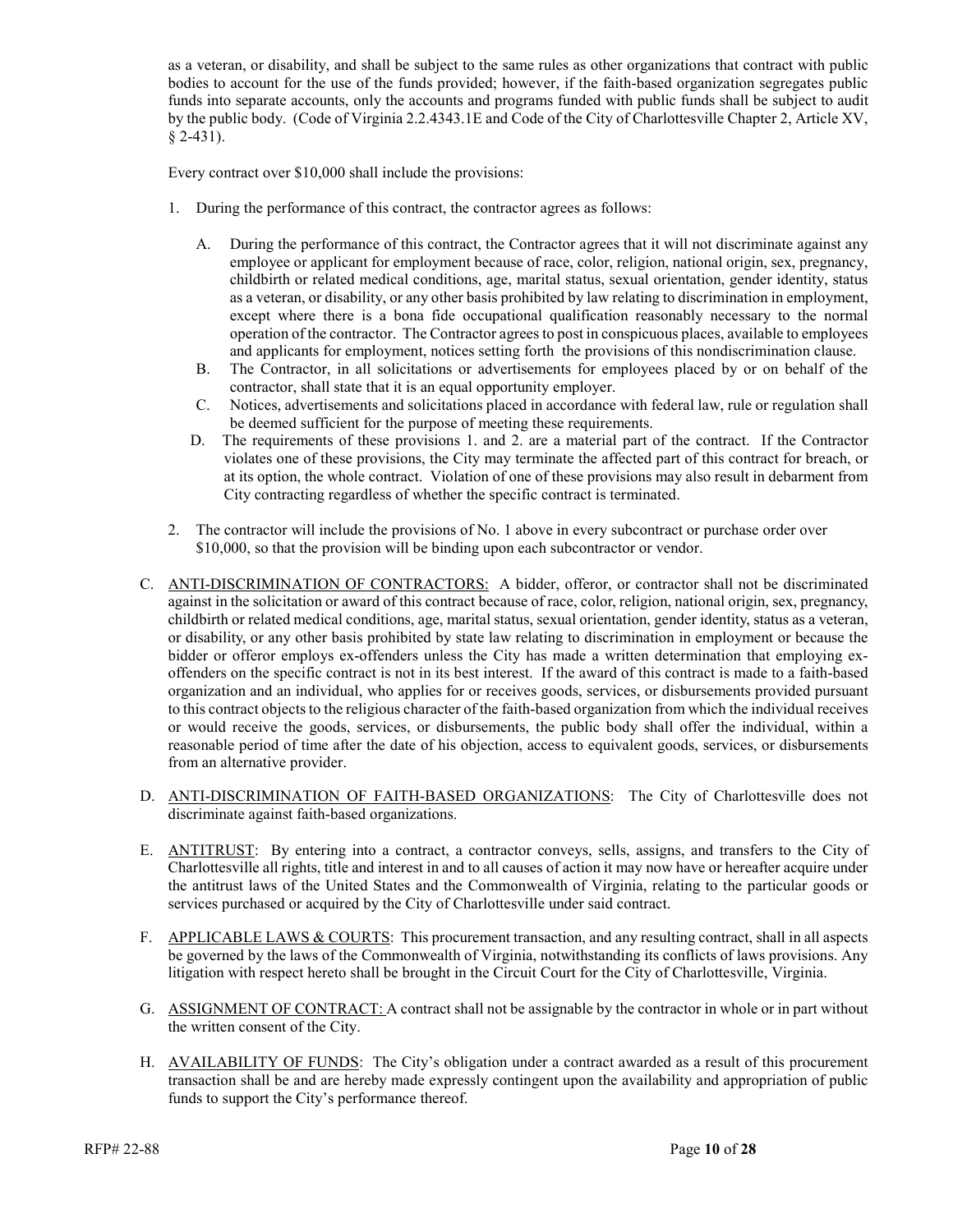- I. BID/PROPOSAL PRICE CURRENCY: Unless stated otherwise in the solicitation, bidders/offerors shall state bid/offer prices in US dollars.
- J. BUSINESS-TO-GOVERNMENT VENDOR REGISTRATION: The City's SAP electronic solution offers vendor self-service registration. Vendors are not required to register prior to bidding or submitting an offer, however, purchase orders cannot be issued and payment to vendors cannot be processed to a non-registered vendor. Go to [https://www.charlottesville.gov/purchasing.](https://www.charlottesville.gov/purchasing)
- K. CHANGES TO THE CONTRACT: Changes can be made to the contract in any of the following ways:
	- A. The parties may agree in writing to modify the scope of the contract. An increase or decrease in the price of the contract resulting from such modification shall be agreed to by the parties as a part of their written agreement to modify the scope of the contract. No fixed price contract may be increased by more than ten percent (10%) or \$25,000 without the advance approval of the City Manager or designee, and under no circumstances may the amount of this contract be increased, without adequate consideration, for any purpose (including, but not limited to, relief of the Contractor from the consequences of an error in its bid or offer).
	- B. The City may order changes within the general scope of the contract at any time by written notice to the contractor. Changes within the scope of the contract include, but are not limited to, things such as services to be performed, the method of packing or shipment, and the place of delivery or installation. The contractor shall comply with the notice upon receipt. The contractor shall be compensated for any additional costs incurred as the result of such order and shall give the City a credit for any savings. Said compensation shall be determined by one of the following methods:
		- 1. By mutual agreement between the parties in writing; or
		- 2. By agreeing upon a unit price or using a unit price set forth in the contract, if the work to be done can be expressed in units, and the contractor accounts for the number of units of work performed, subject to the City's right to audit the contractor's records and/or to determine the correct number of units independently; or
		- 3. By ordering the contractor to proceed with the work and keep a record of all costs incurred and savings realized. A markup for overhead and profit may be allowed if provided by the contract. The same markup shall be used for determining a decrease in price as the result of savings realized. The contractor shall present the City with all vouchers and records of expenses incurred and savings realized. The City shall have the right to audit the records of the contractor as it deems necessary to determine costs or savings. Any claim for an adjustment in price under this provision must be asserted by written notice to the City within thirty (30) days from the date of receipt of the written order from the City. If the parties fail to agree on an amount of adjustment, the question of an increase or decrease in the contract price or time for performance shall be resolved in accordance with the procedures for resolving disputes provided by the Disputes Clause of this contract or. Neither the existence of a claim nor a dispute resolution process, litigation or any other provision of this contract shall excuse the contractor from promptly complying with the changes ordered by the City or with the performance of the contract generally.
- L. CLARIFICATION OF TERMS: The City will assume no responsibility for oral instructions, suggestion or interpretation of this RFP. Any question regarding the proposal documents and/or scope of work/specifications shall be directed to the Purchasing Division and any material change will be submitted to all offerors through issuance of an addendum. **Any questions related to this solicitation must be submitted to the City representative listed on page one at [purchasing@charlottesville.gov](mailto:purchasing@charlottesville.gov) no fewer than seven (7) work days prior to the date set by this RFP for receipt of proposals by the City**. Questions should be in writing and electronic transmission is preferred. Questions submitted beyond the time specified above may be left unanswered if sufficient time does not allow a response to all prospective offerors without causing an unacceptable delay in the process.
- M. CONTRACTOR'S FORMS/BOILERPLATE CONTRACTS: All written agreements, contracts, service agreements, account applications, forms and other documents, of any nature, that the successful Offeror would require the City to sign in connection with any contract resulting from this procurement transaction, or the performance thereof by the Contractor, must be submitted along with the Contractor's proposal. Under no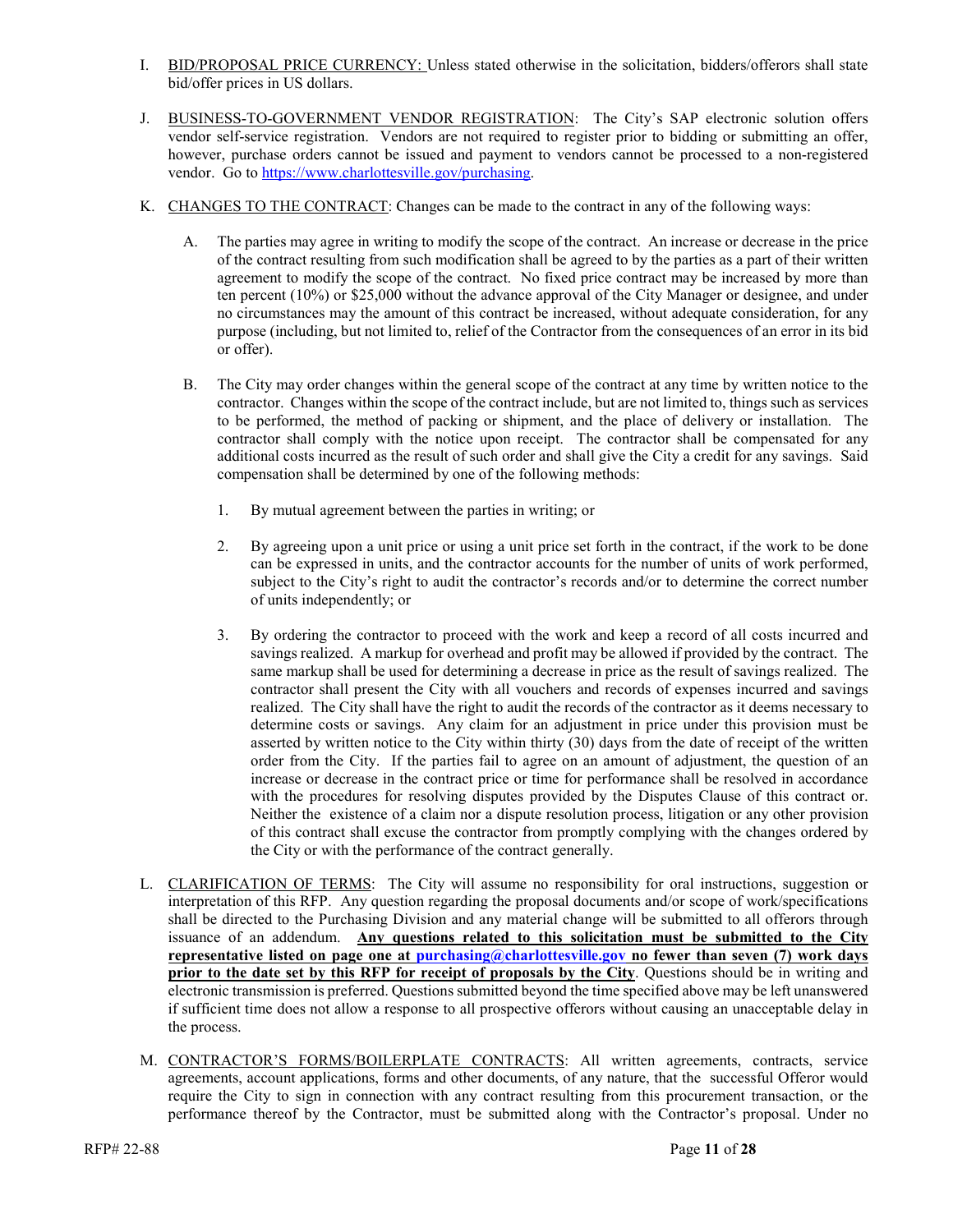circumstances shall the City be required to agree to any contractual provision (i) that would materially conflict with any requirement(s) of this RFP, (ii) that would affect the price, quality, quantity or delivery schedule for any goods or services, (iii) that would conflict with any requirement of the Virginia Public Procurement Act or the Charlottesville City Code, or (iv) that would, in the City's sole discretion, materially alter the overall combination of quality, price and various elements of required services that in total are optimal relative to the City's needs, and the Contractor shall not condition its performance or delivery upon any such agreement by the City.

- N. CONTRACTUAL CLAIMS: Contractual claims, whether for money or other relief, shall be submitted in writing no later than 60 days after final payment; however, written notice of the contractor's intention to file a claim shall be given at the time of the occurrence or beginning of the work upon which the claim is based. The City has established an administrative procedure for consideration of contractual claims, and a copy of such procedure is available upon request from the City's Purchasing Office. Contractual disputes shall also be subject to the provisions of Va. Code §2.2-4363(D) and (E) (exhaustion of administrative remedies) and §2.2-4364 (legal actions). Resolution of a claim by the City or its administrative appeals panel shall not relieve a contractor of the requirement to submit any invoice(s) as a condition of receiving payment of specific amount(s) from the City.
- O. DEBARMENT STATUS**:** By submitting their proposals, offerors certify that they are not currently debarred by the federal government, the Commonwealth of Virginia, or any local government or public authority, from submitting bids or proposals on contracts for the type of goods and/or services covered by this solicitation, nor are they an agent of any person or entity that is currently so debarred.
- P. DEFAULT**:** In case of failure to deliver goods or services in accordance with the contract terms and conditions, the City, after due oral or written notice, may procure them from other sources and hold the contractor responsible for any resulting additional purchase and administrative costs. This remedy shall be in addition to any other remedies which the City may have.
- Q. DESIGNATED PERSONNEL: The personnel designated in the management summary for key positions shall not be changed except with the permission of the City. Contractor may not substitute other staff or individual(s) without the prior, express written consent of the City. The City shall not be required to consent or accept any substitution(s) if to do so would require an increase in the compensation due the Contractor under this Agreement, or a reduction in the quantity or quality of the Service by this Agreement, as determined in the City's sole discretion.
- R. DRUG-FREE WORKPLACE CLAUSE: During the performance of this contract the contractor agrees as follows: (i) to provide a drug-free workplace for the contractor's employees; (ii) to post in conspicuous places, available to employees and applicants for employment, a statement notifying employees that the unlawful manufacture, sale, distribution, dispensation, possession, or use of a controlled substance or marijuana is prohibited in the contractor's workplace and specifying the actions that will be taken against employees for violations of such prohibition; and (iii) state in all solicitations or advertisements for employees placed by or on behalf of the contractor that the contractor maintains a drug-free workplace. For the purposes of this paragraph, "drug-free workplace" means a site for the performance of work done in connection with the contract awarded to a contractor in accordance with this procurement transaction, where the contractor's employees are prohibited from engaging in the unlawful manufacture, sale distribution, dispensation, possession or use of any controlled substance or marijuana during the performance of the contract.
- S. ETHICS IN PUBLIC CONTRACTING: Per Code of Virginia, 2.2-4367: By submitting a proposal, the offeror certifies that their proposal is made without collusion or fraud and that they have not offered or received any kickbacks or inducements from any other offeror, supplier, manufacturer or subcontractor in connection with their proposal, and that they have not conferred on any public employee having official responsibility for this procurement transaction any payment, loan subscription, advance, deposit of money, services or anything of more than nominal value, present or promised, unless consideration of substantially equal or greater value was exchanged.
- T. HEADINGS: Section, article and paragraph headings contained within this Request for Proposals have been inserted only as a matter of convenience and for reference, and they in no way define, limit, or describe the scope or intent of any term, condition or provision of this Request for Proposals.
- U. IDLING REDUCTION REQUIREMENT: Contractors are required to comply with the City of Charlottesville's Idling Reduction Policy for Motor Vehicles and Equipment, policy number 100-12. This policy can be made available to any Bidder/Offeor by submitting an email request to purchasing  $@chardottesville.gov$ .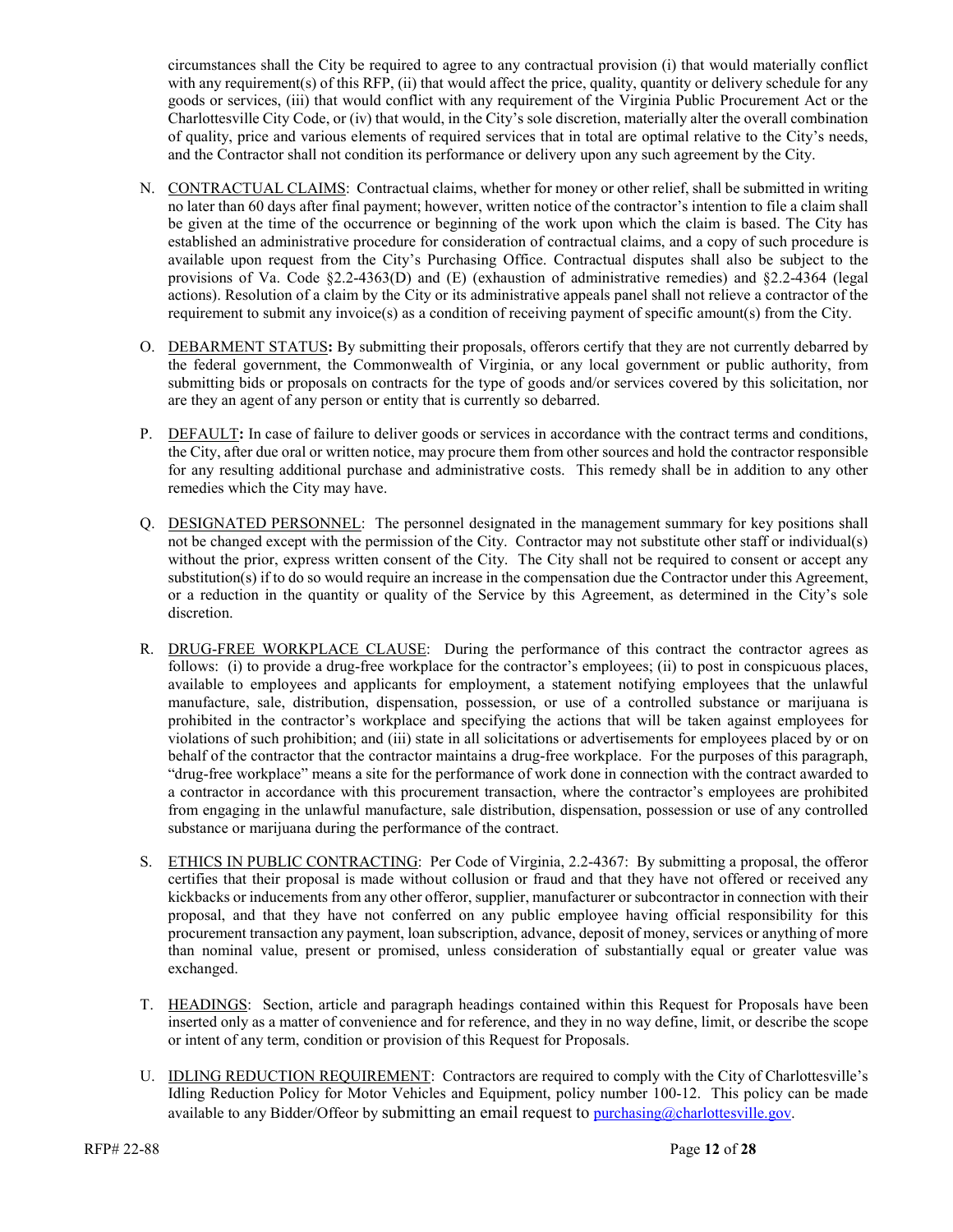- V. IMMIGRATION REFORM AND CONTROL ACT OF 1986: By entering into a written contract with the City of Charlottesville, the Contractor certifies that the Contractor does not, and shall not during the performance of the contract for goods and services in the Commonwealth of Virginia, knowingly employ an unauthorized alien as defined in the federal Immigration Reform and Control Act of 1986.
- W. INCLEMENT WEATHER/CLOSURE OF CITY OFFICES: If the City of Charlottesville is closed for business on the date and time set by this RFP for receipt of proposals, then proposals will be accepted on the next scheduled business day up to the time of day specified on the original date specified for receipt of proposals.
- X. INDEMNIFICATION: Contractor hereby assumes, and shall defend, indemnify and save the City and all of its officers, agents and employees harmless from and against any and all liability, loss, claim, suit, damage, charge or expense including attorney's fees which the City and all of its officers, agents and employees may suffer, sustain, incur or in any way be subjected to, on account of death of or injury to any person (including, without limitation, City officers, agents, employees, licensees and invitees) and for damage to, loss of , and destruction of any property whatsoever, which arises out of, results from, or is in any way connected with actions taken by the Contractor in the performance of its obligations under this Agreement, or which occurs as a consequence of any negligence, omission or misconduct of the Contractor and any of Contractor's subcontractors, agents or employees in the performance of Contractor's or any of its subcontractors, agents or employees in performing work under this contract, regardless of whether such loss or expense is caused in part by a party indemnified hereunder.
- Y. INSURANCE: By signing and submitting a proposal under this solicitation, the offeror certifies that if awarded the contract, it will purchase and maintain, at its sole expense, and from a company or companies authorized to do business within the Commonwealth of Virginia, insurance policies containing the following types of coverages and minimum limits, protecting from claims which may arise out of or result from the Offerors' performance or non-performance of services under this Contract, or the performance or non-performance of services under this Contract by anyone directly or indirectly employed by the Offeror or for whose acts it may be liable:
	- a. Workers' Compensation Statutory requirements and benefits. Coverage is compulsory for employers of three or more employees, to include the employer. Contractors who fail to notify the City of increases in the number of employees that change their workers' compensation requirements under the Code of Virginia during the course of the contract shall be in noncompliance with the contract. This policy shall specifically list Virginia as a covered state.
	- b. Employer's Liability \$100,000. This policy shall specifically list Virginia as a covered state.
	- c. Commercial General Liability \$1,000,000 per occurrence. Commercial General Liability is to include bodily injury and property damage, personal injury, advertising injury, contractual liability, and products and completed operations coverage. Pollution Liability coverage is required with a minimum limit of \$1,000,000 per occurrence. Said coverage can be an extension to the General Liability policy or on a separate policy. The City of Charlottesville and its officers, employees, agents and volunteers must be named as an additional insured and so endorsed on the policy.
	- d. Automobile Liability \$1,000,000 per occurrence. (Only used if motor vehicle is to be operated or driven on city property while under contract.)
		- 1. Companies relying on use of employees' personal vehicles must provide proof of "non-owned" or "forhire" automobile liability coverage.

All insurance coverage:

- 1. shall be issued by an insurance carrier authorized to do business within the Commonwealth of Virginia and rated A- VIII or better, by A. M. Best Company or equivalent rating from an alternate recognized ratings agency, and otherwise acceptable to the City;
- 2. shall be kept in force throughout performance of services;
- 3. shall be an occurrence based policy;
- 4. shall include completed operations coverage;
- 5. shall contain a cross liability or severability of interest clause or endorsement. Insurance covering the specified additional insured shall be primary and non-contributory, and all other insurance carried by the additional insureds shall be excess insurance;
- 6. where additional insured required, such policy shall not have a restriction on the limits of coverage provided to the City as an additional insured. The City shall be entitled to protection up to the full limits of the bidder's policy regardless of the minimum requirements specified in the Contract.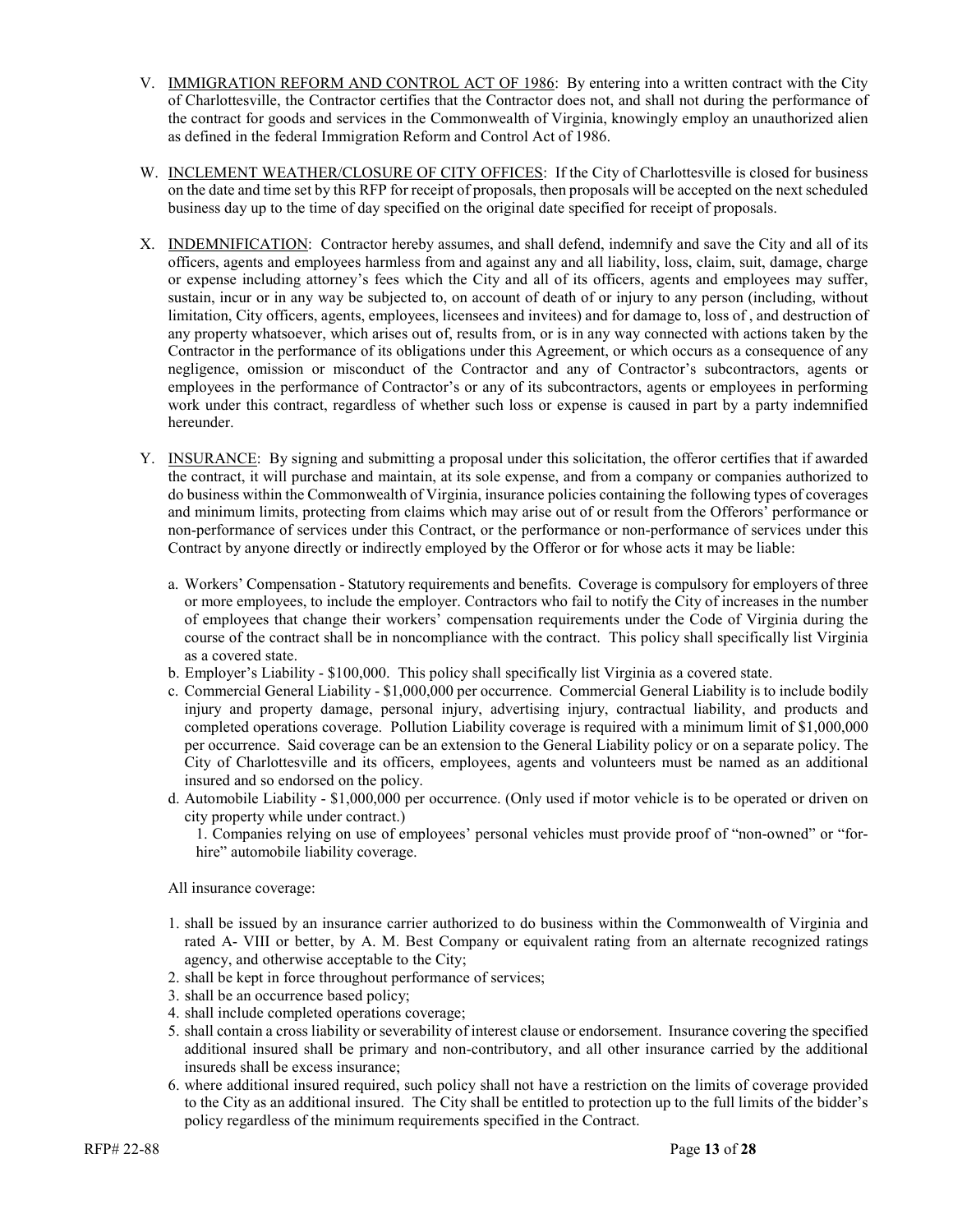Proof Of Insurance: Prior to performance of any services or delivery of goods, the Bidder shall (i) have all required insurance coverage in effect; (ii) the Bidder shall deliver to the City certificates of insurance for all lines of coverage, or other evidence satisfactory to the City in its sole discretion. **(See Attachment B for a Sample C.O.I. and Guide to the Acord Form)**. The Bidder shall be responsible that such coverage evidenced thereby should not be substantially modified or canceled without 30 days prior written notice to the City; and (iii) the Bidder shall deliver to the City endorsements to the policies which require the City and its officials, officers, employees, agents and volunteers be named as "additional insured". Policies which require this endorsement include: Commercial General Liability. Such endorsements must be approved by the City, and (iv) upon the request of the City, provide any other documentation satisfactory to the City in its sole discretion, evidencing the required insurance coverage, including but not limited to a copy of the insurance policy and evidence of payment of policy premiums. The Bidder shall require each of its subcontractors and suppliers to have coverage per the requirements herein in effect, prior to the performance of any services by such subcontractors and suppliers. Further, the Bidder shall ensure that all Required Insurance coverages of its subcontractors and suppliers is and remains in effect during performance of their services on the Project and certifies by commencement of the Work that this insurance and that of subcontractors is in effect and meets the requirements set forth herein. The City shall have no responsibility to verify compliance by the Bidder or its subcontractors and suppliers.

Effect Of Insurance: Compliance with insurance requirements shall not relieve the Bidder of any responsibility to indemnify the City for any liability to the City, as specified in any other provision of this contract, and the City shall be entitled to pursue any remedy in law or equity if the Bidder fails to comply with the contractual provisions of this contract. Indemnity obligations specified elsewhere in this Contract shall not be negated or reduced by virtue of any insurance carrier's denial of insurance coverage for the occurrence or event which is the subject matter of the claim, or by any insurance carrier's refusal to defend any named insured.

Waiver Of Subrogation: The Bidder agrees to release and discharge the City of and from all liability to the Bidder, and to anyone claiming by, through or under the Bidder, by subrogation or otherwise, on account of any loss or damage to tools, machinery, equipment or other property, however caused.

Sovereign Immunity: Nothing contained within this RFP shall effect, or shall be deemed to affect, a waiver of the City's sovereign immunity under law. No contract awarded as a result of this procurement transaction shall contain any provisions requiring the City to waive or limit any sovereign or governmental immunity to which it may be entitled.

Right to Revise or Reject: The City reserves the right, but not the obligation, to revise any insurance requirement not limited to limits, coverages and endorsements, or reject any insurance policies which fail to meet the criteria stated herein. Additionally, the City reserves the right, but not the obligation, to review and reject any insurer providing coverage due to its poor financial condition or failure to operate legally.

- Z. OSHA STANDARDS: All contractors and subcontractors performing services for the City are required and shall comply with all Occupational Safety and Health Administration (OSHA), State and City Safety and Occupational Health Standards and any other applicable rules and regulations. Also, all contractors and subcontractors shall be held responsible for the safety of their employees and any unsafe acts or conditions that may cause injury or damage to any persons or property within and around the work site area under this contract.
- AA.OWNERSHIP OF DOCUMENTS: All information, documents, and electronic media furnished by the City to the Contractor belong to the City, are furnished solely for use in connection with the Contractor's performance of Services required by this Agreement, and shall not be used by the Contractor on any other project or in connection with any other person or entity, unless disclosure or use thereof in connection with any matter other than Services rendered to the City hereunder is specifically authorized in writing by the City in advance. All documents or electronic media prepared by or on behalf of the Contractor for the City are the sole property of the City, free of any retention rights of the Contractor. The Contractor hereby grants to the City an unconditional right of use, for any purpose whatsoever, documents or electronic media prepared by or on behalf of the Contractor pursuant to this Agreement, free of any copyright claims, trade secrets, or any other proprietary rights with respect to such documents.

#### BB. PAYMENT:

A. To Prime Contractor: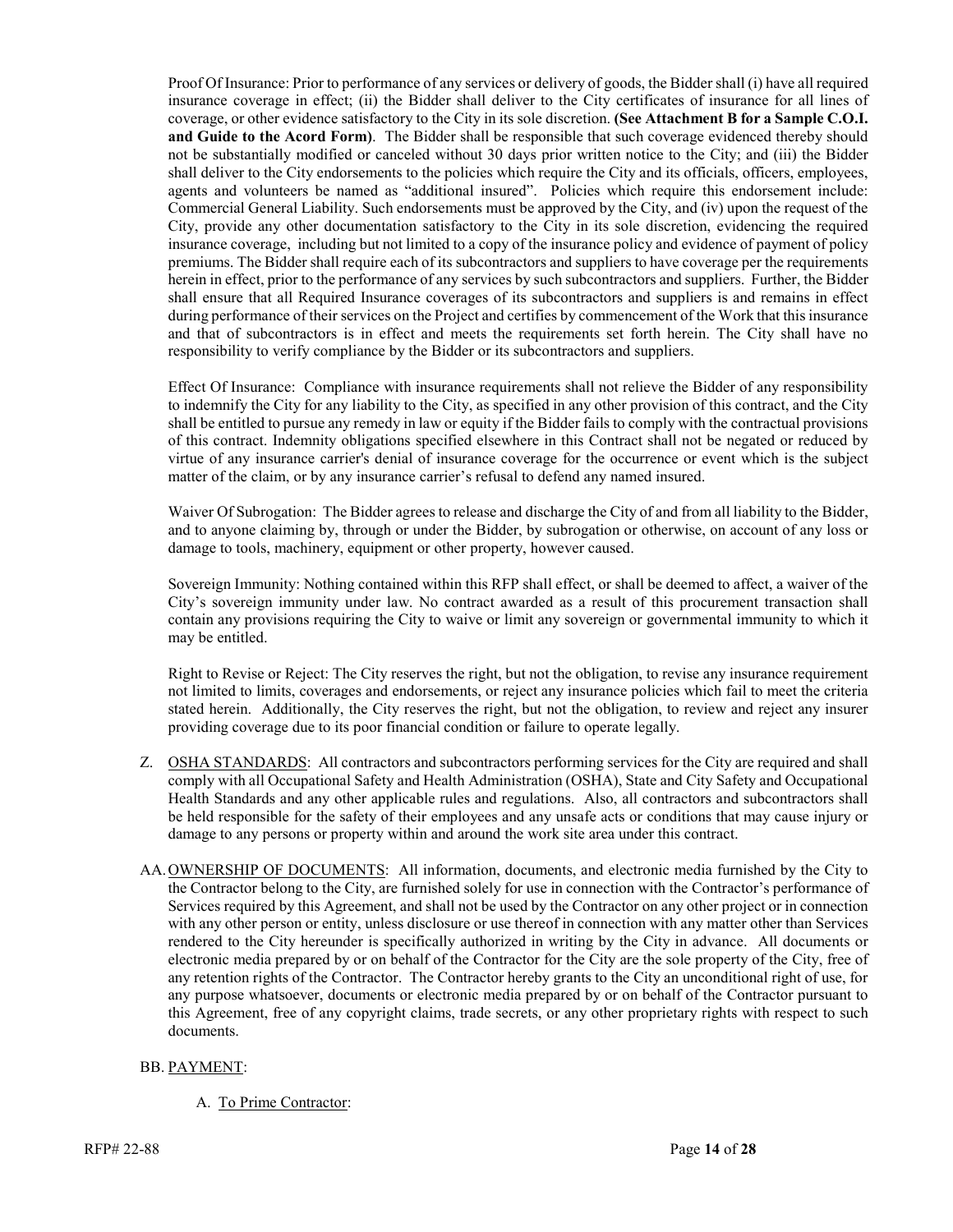- a. The City shall promptly pay for completed delivered goods or services by the required payment date. The required payment date shall be either: (i) the date on which payment is due under the terms of a contract for the provision of goods or services, or (ii) if a date is not established by contract, not more than 45 days after goods or services are received or not more than 45 days after an invoice is rendered, whichever is later. Separate payment dates may be specified for contracts under which goods or services are provided in a series of partial executions or deliveries to the extent that the contract provides for separate payment for partial execution or delivery. Within 20 days after the receipt of an invoice for goods or services, the City shall notify the supplier of any defect or impropriety that would prevent payment by the required payment date. In the event that the City fails to make payment by the require payment date, the City shall pay any finance charges assessed by the supplier that shall not exceed one percent per month. In cases where payment is made by mail, the date of postmark shall be deemed to be the date payment is made.
- b. Individual contractors shall provide their social security numbers, and proprietorships, partnerships, and corporations shall provide the City with a federal employer identification number, prior to receiving any payment from the City.
- c. Invoices for items ordered, delivered and accepted shall be submitted by the contractor directly to the payment address shown on the purchase order/contract. All invoices shall show the city contract number and/or purchase order number.
- d. All goods or services provided under this contract or purchase order, that are to be paid for with public funds, shall be billed by the contractor at the contract price, regardless of which city department is being billed.
- e. **Unreasonable Charges**. Under certain emergency procurements and for most time and material purchases, final job costs cannot be accurately determined at the time orders are placed. In such cases, contractors should be put on notice that final payment in full is contingent on a determination of reasonableness with respect to all invoiced charges. Charges which appear to be unreasonable will be researched and challenged, and that portion of the invoice held in abeyance until a settlement can be reached. Upon determining that invoiced charges are not reasonable, the City shall promptly notify the contractor, in writing, as to those charges which it considers unreasonable and the basis for the determination. A contractor may not institute legal action unless a settlement cannot be reached within thirty (30) days of notification. The provisions of this section do not relieve a city department of its prompt payment obligations with respect to those charges which are not in dispute (Code of Virginia*,* § 2.2-4363).

#### B. To Subcontractors:

- a. A contractor awarded a contract under this solicitation is hereby obligated:
	- (1) To pay the subcontractor(s) within seven (7) days of the contractor's receipt of payment from the City for the proportionate share of the payment received for work performed by the subcontractor(s) under the contract; or
	- (2) To notify the City and the subcontractor(s), in writing, of the contractor's intention to withhold payment and the reason.
- b. The contractor is obligated to pay the subcontractor(s) interest at the rate of one percent per month (unless otherwise provided under the terms of the contract) on all amounts owed by the contractor that remain unpaid seven (7) days following receipt of payment from the City, except for amounts withheld as stated in (2) above. The date of mailing of any payment by U. S. Mail is deemed to be payment to the addressee. These provisions apply to each sub-tier contractor performing under the primary contract. A contractor's obligation to pay an interest charge to a subcontractor may not be construed to be an obligation of the City.
- CC. PERMITS AND FEES: All proposals submitted shall have included in price the cost of any business or professional licenses, permits or fees required by the City of Charlottesville or the Commonwealth of Virginia. The offeror must have all necessary licenses to perform the services in Virginia and, if the successful Offeror is a corporation, professional corporation or limited liability company, must also be authorized to do business in the Commonwealth of Virginia.
- DD.PRECEDENCE OF TERMS: The following General Terms and Conditions: APPLICABLE LAWS AND COURTS, ANTI-DISCRIMINATION, ETHICS IN PUBLIC CONTRACTING, IMMIGRATION REFORM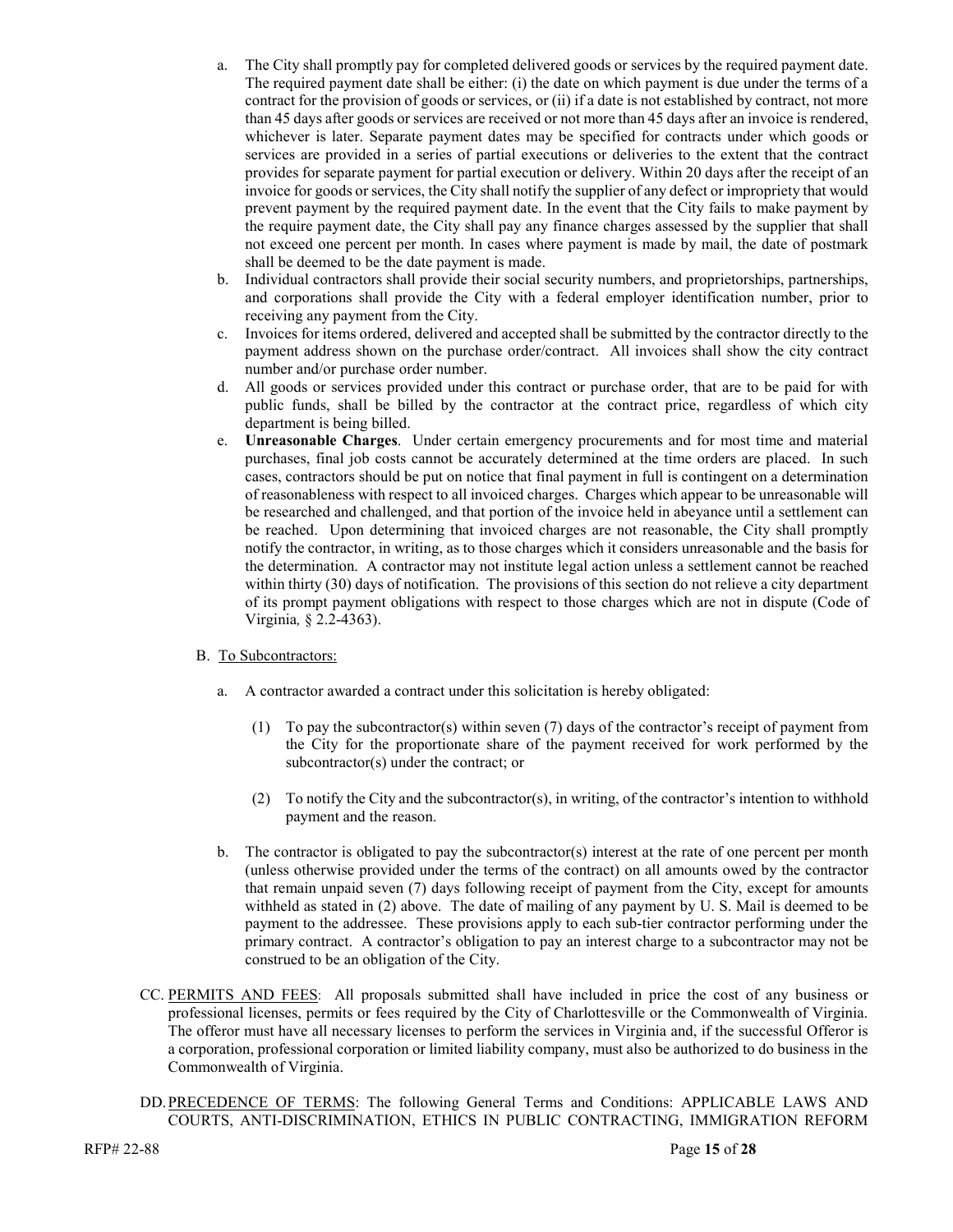AND CONTROL ACT OF 1986, DEBARMENT STATUS, ANTITRUST, MANDATORY USE OF CITY FORM AND TERMS AND CONDITIONS, CLARIFICATION OF TERMS, PAYMENT shall apply in all instances. In the event there is a conflict between any of the other General Terms and Conditions and any Special Terms and Conditions in this solicitation, the Special Terms and Conditions shall apply.

- EE. QUALIFICATIONS OF BIDDERS/OFFERORS**:** The City may make such reasonable investigations as deemed proper and necessary to determine the ability of the bidder/offeror to perform the services/furnish the goods and the bidder/offeror shall furnish to the City all such information and data for this purpose as may be requested. The City reserves the right to inspect bidder's/offeror's physical facilities prior to award to satisfy questions regarding the bidder's/offeror's capabilities. The City further reserves the right to reject any bid if the evidence submitted by, or investigations of, such bidder/offeror fails to satisfy the City that such bidder/offeror is properly qualified to carry out the obligations of the contract and to provide the services and/or furnish the goods contemplated therein.
- FF. SCHOOL CONTRACTOR CERTIFICATION: Contractor acknowledges that any contract resulting from this solicitation for services may require Contractor, Contractor's employees or other persons within Contractor's control to have direct contact with City of Charlottesville Public School students on school property during regular school hours or during school-sponsored activities. As evidenced by the authorized signature below, Contractor hereby certifies to the City of Charlottesville and to the Charlottesville City School Board that all persons who will provide such services for or on behalf of the Contractor on public school property have not been convicted of a felony or any offense involving the sexual molestation or physical or sexual abuse or rape of a child.

Contractor hereby acknowledges that, pursuant to Virginia Code section 22.1-296.1, any person making a materially false statement regarding any such offense shall be guilty of a Class I misdemeanor and, upon conviction, the fact of such conviction shall be grounds for the revocation of the contract to provide such services and, when relevant, the revocation of any license required to provide such services.

Contractor hereby agrees that this Certification shall be binding throughout the contract term, and that it will provide immediate notice to the City of Charlottesville and the Charlottesville City School Board of any event that renders this certification untrue.

- GG.SMALL BUSINESS SUBCONTRACTING AND EVIDENCE OF COMPLIANCE: It is the policy of the City of Charlottesville to facilitate the establishment, preservation and strengthening of small businesses and businesses owned by women and minorities and service disabled veterans and to encourage their participation in the City's procurement activities. Toward that end the City of Charlottesville encourages these firms to compete and encourages other firms to provide for the participation of these firms through partnerships, joint ventures, subcontracts or other contractual opportunities. **Offerors are asked, as part of their submission, to describe any planned use of such business in fulfilling this contract, SEE ATTACHMENT H.**
- HH.STATE CORPORATION COMMISSION IDENTIFICATION NUMBER: Pursuant to Code of Virginia, §2.2- 4311.2 subsection B, a bidder or offeror organized or authorized to transact business in the Commonwealth pursuant to Title 13.1 or Title 50 is required to include in its bid or proposal the identification number issued to it by the State Corporation Commission (SCC). Any bidder or offeror that is not required to be authorized to transact business in the Commonwealth as a foreign business entity under Title 13.1 or Title 50 or as otherwise required by law is required to include in its bid or proposal a statement describing why the bidder or offeror is not required to be so authorized. Link to the Virginia State Corporation Commission site: [http://www.scc.virginia.gov/.](http://www.scc.virginia.gov/)
- II. TAXES: Include only taxes applicable to the project in this proposal. The City is exempt from State Sales Tax and Federal Excise Tax. Tax Exemption Certificate indicating the City's tax exempt status will be furnished by the City of Charlottesville upon request.
- JJ. TESTING AND INSPECTION**:** The City reserves the right to conduct any test/inspection it may deem advisable to assure goods and services conform to the specifications.
- KK.TRANSPORTATION AND PACKAGING: All prices submitted must be FOB Destination Freight Prepaid and Allowed. By submitting their proposals, all offerors certify and warrant that the price offered for FOB destination includes only the actual freight rate costs at the lowest and best rate and is based upon the actual weight of the goods to be shipped. Except as otherwise specified herein, standard commercial packaging, packing and shipping containers shall be used. All shipping containers shall be legibly marked or labeled on the outside with purchase order number, commodity description, and quantity.
- LL. USE OF BRAND NAMES: Unless otherwise provided in this solicitation, the name of a certain brand, make or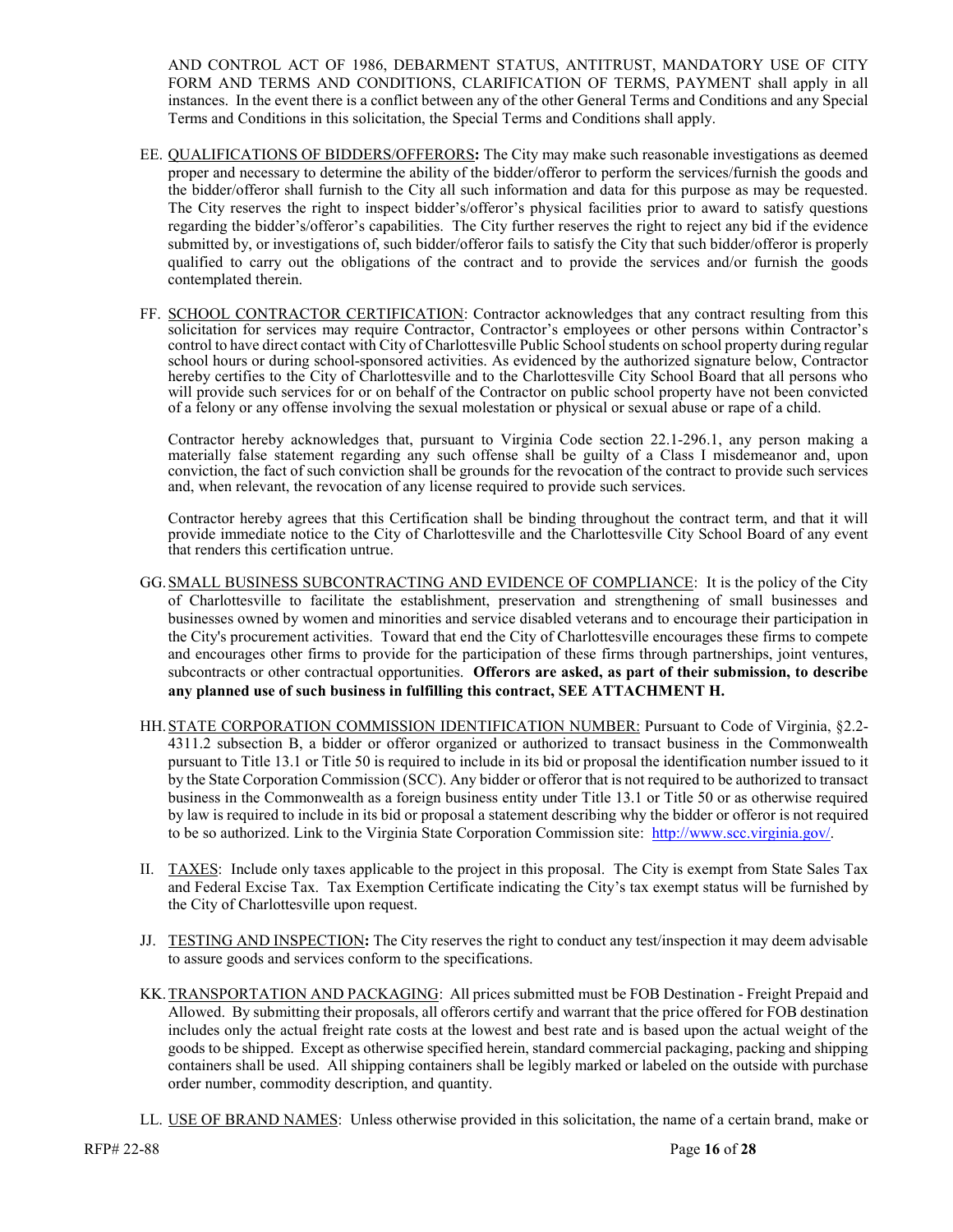manufacturer does not restrict offerors to the specific brand, make or manufacturer named, but conveys the general style, type, character, and quality of the article desired. Any article which the City, in its sole discretion, determines to be the equal of that specified, considering quality, workmanship, economy of operation, and suitability for the purpose intended, shall be accepted. The offeror is responsible to clearly and specifically identify the product being offered and to provide sufficient descriptive literature, catalog cuts and technical detail to enable the City to determine if the product offered meets the requirements of the solicitation. This is required even if offering the exact brand, make or manufacturer specified. Adequate data for evaluation purposes must be provided. Unless the offeror clearly indicates in its proposal that the product offered is an equal product, such proposal will be considered to offer the brand name product referenced in the solicitation.

- MM. VIRGINIA GOVERNMENTAL FRAUDS ACT: Each bidder/offeror is and shall be subject to the provisions of the Virginia Governmental Frauds Act, Code of Virginia, Title 18.2, Chapter 12, Article 1.1. In compliance with this law, each bidder/offeror is required to submit a certification that its bid/proposal, or any claim resulting there from, is not the result of, or affected by, any act of collusion with another person engaged in the same line of business or commerce, or any act of fraud punishable under the Act. Any bidder/offeror who knowingly makes a false statement on the Certificate of No Collusion shall be guilty of a felony, as provided in the Code of Virginia §18.2-498.5. As part of this bid/proposal a notarized Certificate of No Collusion must be submitted with the bid/proposal.
- NN.The requirements of this RFP shall be deemed incorporated into any contract resulting from this procurement transaction, as if set forth therein verbatim.

#### X. SPECIAL TERMS AND CONDITIONS:

- A. AUDIT: The Contractor shall retain all books, records and other documents relative to this contract for five (5) years after final payment, or until audited by the City of Charlottesville, whichever is sooner. The City, its authorized agents, and/or City auditors shall have full access to and the right to examine any of said materials during said period.
- B. CANCELLATION OF CONTRACT/TERMINATION: The City may terminate any agreement resulting from this solicitation at any time, for its convenience, upon thirty (30) days' advance written notice to the Contractor. In the event of such termination, the Contractor shall be compensated for services and work performed prior to termination.

#### C. RECORD KEEPING

In accordance with generally accepted accounting procedures, the Contractor shall maintain books and records pertaining to the funds received from the City and amounts expended by it in connection with this Agreement. The Contractor shall maintain such books and records for a period of at least five (5) years following the expiration or earlier termination of this Agreement. Upon request the City shall be entitled, at its own expense, to obtain an audit of all funds received and expended by the Contractor under this Agreement. Upon receipt of notice that the City desires an audit, the Contractor shall make its books and records available to the City and its auditor(s), and the Contractor shall cooperate with the audit.

D. RENEWAL OF CONTRACT: Contract shall be for two (2) years beginning date of ratified contract with the option to renew under the terms of the original agreement for up to three (3) additional one year terms if agreed upon in writing by both parties. Prior to the expiration date of the initial contract or any subsequent renewal, the Contractor may request price adjustments to be effective during the upcoming contract period. Price increases shall be limited to no more than the percentage increase in the Consumer Price Index, Urban Wage Earners and Clerical Workers (CPI-W), U. S. City Average, All Items, Not Seasonally Adjusted, for the most recently published twelve months as published by the U. S. Department of Labor, Bureau of Labor Statistics. The base price to which any adjustments will be made shall be the prices in effect during the contract term prior to the proposed term. The City reserves the right to negotiate increases in excess of validated CPI if deemed to be fair and reasonable and in the best interest of the City*.*

#### XI. ATTACHMENTS:

## ATTACHMENT A CITY OF CHARLOTTESVILLE COVID-19 RESPONSE DOCUMENT: PROCEDURES FOR CITY STAFF AND CONTRACTOR WORK IN CITY OWNED AND MAINTAINED **FACILITIES**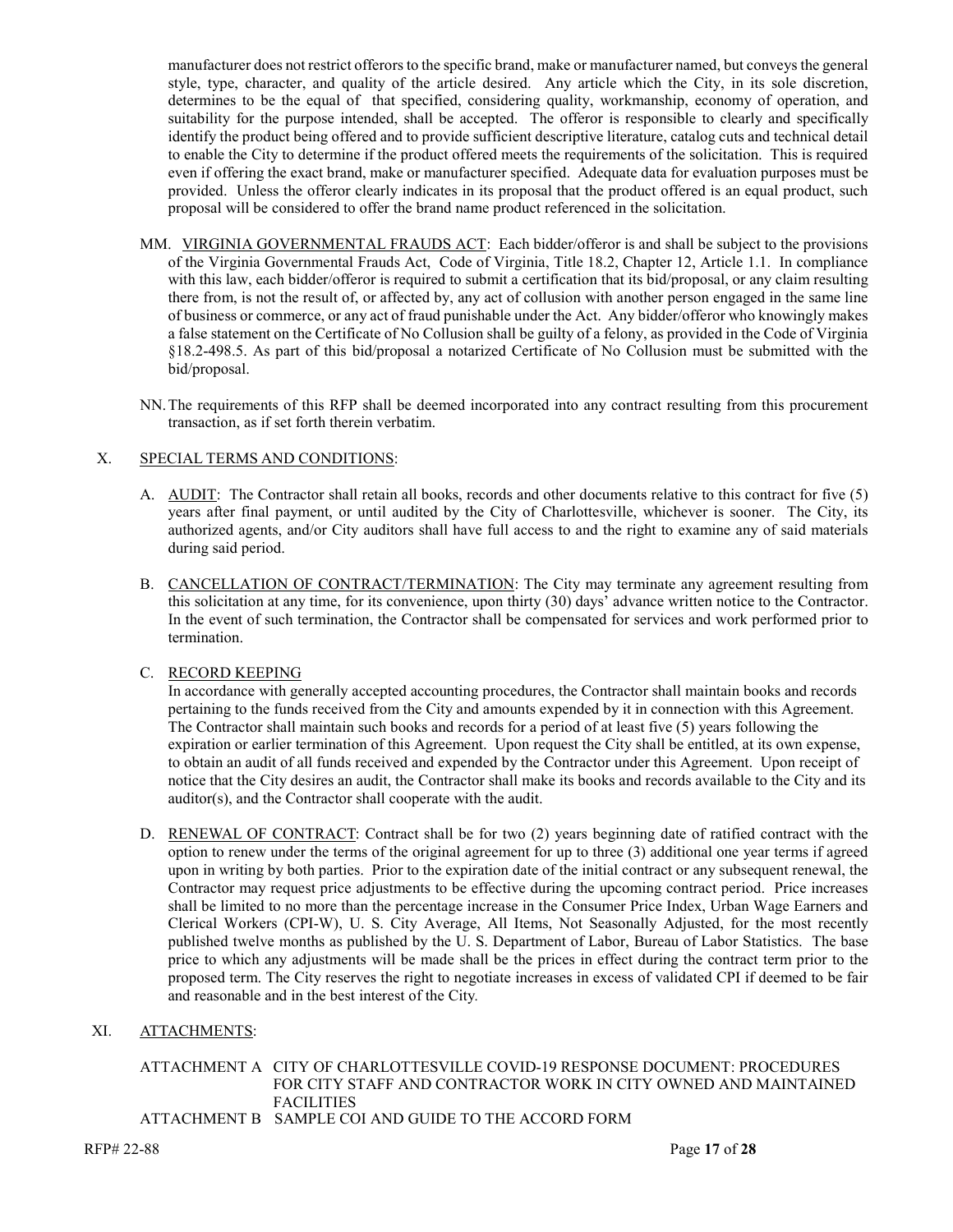ATTACHMENT C SIGNATURE SHEET ATTACHMENT D STATE CORPORATION COMMISSION FORM

ATTACHMENT E OFFEROR DATA SHEET

ATTACHMENT F CERTIFICATION OF NO COLLUSION

ATTACHMENT G PROPRIETARY/CONFIDENTIAL INFORMATION IDENTIFICATION ATTACHMENT H SMALL, WOMEN, MINORITY, MICRO, EMPLOYMENT SERVICES ORGANIZATIONS

AND VETERAN-OWNED BUSINESS OBJECTIVES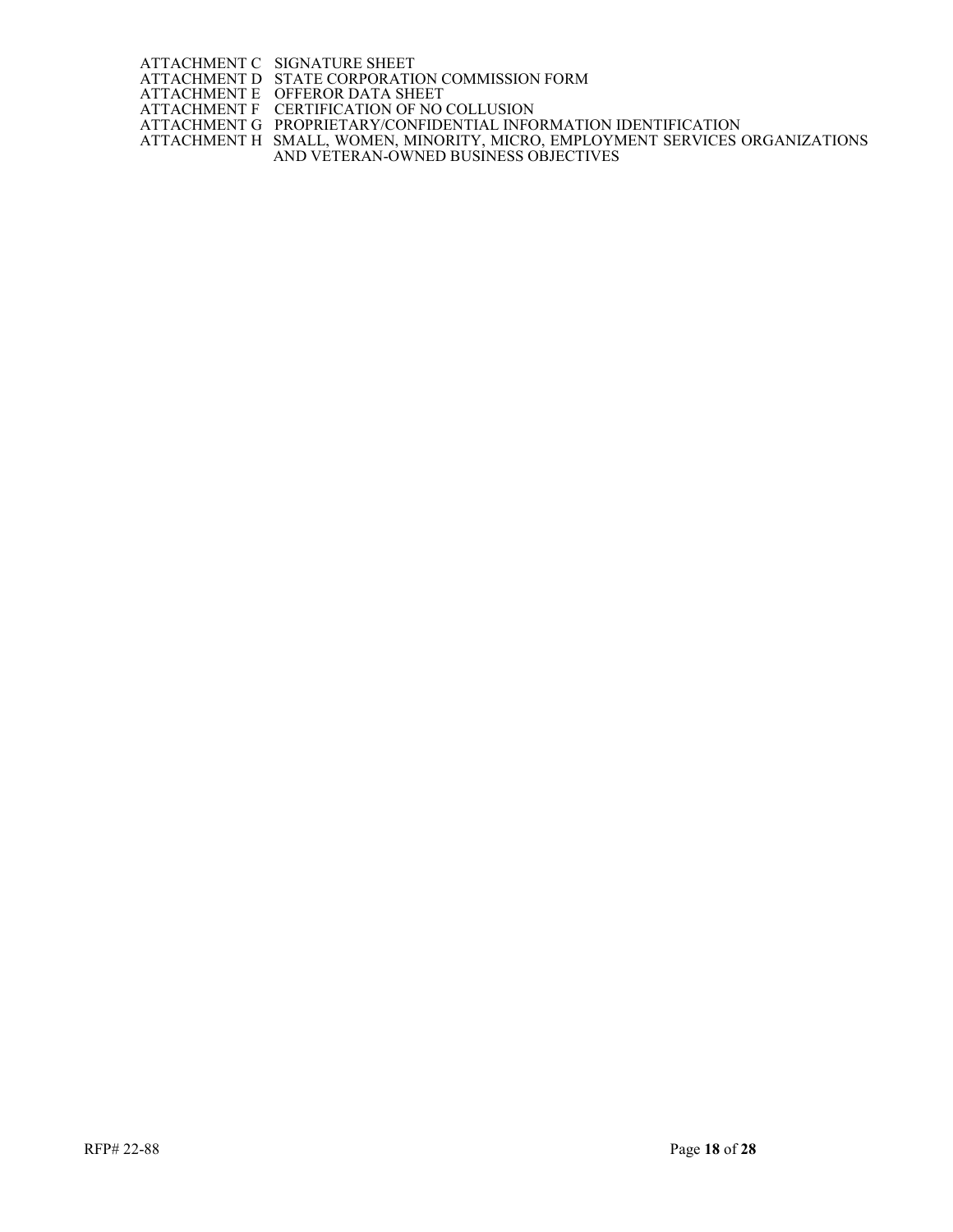### **ATTACHMENT A**

## **City of Charlottesville COVID-19 Response Document: Procedures for City Staff and Contractor work in City Owned and Maintained Facilities**

#### **Purpose:**

The purpose of this procedure is to outline the process to be taken by City of Charlottesville ("City") staff and outside contractors during the COVID-19 healthcare pandemic. Health and Safety shall be a prime concern of the Contractor at all times. The Contractor shall be solely responsible for and have control over the means, methods, techniques, sequences and procedures for coordinating and performing construction, including project site safety and safety precautions and programs. The City's contract administrator or their designee will have final authority regarding the appropriateness of the Contractor's plan and execution and will have the final decision regarding admission of Contractors to the work site.

Some City owned or maintained facilities will be temporarily and/or conditionally opened and available for site investigations and/or construction work. Based on recommendationsset forth by the Centers for Disease Control (CDC), the Virginia Department of Health and the Thomas Jefferson Health District, all City staff, contractors and vendors must adhere to strict social distancing recommendations, wearing of face coverings, enhanced sanitizing procedures, and apply relevant workplace guidance and regulations from state and federal authorities including:

- CDC: [https://www.cdc.gov/coronavirus/2019-ncov/community/guidance-business-](https://www.cdc.gov/coronavirus/2019-ncov/community/guidance-business-response.html) [response.html](https://www.cdc.gov/coronavirus/2019-ncov/community/guidance-business-response.html)
- OSHA:<https://www.osha.gov/SLTC/covid-19/controlprevention.html#health>
- Virginia Department of Labor and Industry: [https://www.doli.virginia.gov/vosh-](https://www.doli.virginia.gov/vosh-programs/coronavirus-covid-19-resources/) [programs/coronavirus](https://www.doli.virginia.gov/vosh-programs/coronavirus-covid-19-resources/)[covid-19-resources/](https://www.doli.virginia.gov/vosh-programs/coronavirus-covid-19-resources/)

NOTE: The Virginia Department of Labor and Industry ("DOLI") passed its [Emergency Temporary](https://www.doli.virginia.gov/wp-content/uploads/2020/07/COVID-19-Emergency-Temporary-Standard-FOR-PUBLIC-DISTRIBUTION-FINAL-7.17.2020.pdf) Standard for Infectious Disease [Prevention](https://www.doli.virginia.gov/wp-content/uploads/2020/07/COVID-19-Emergency-Temporary-Standard-FOR-PUBLIC-DISTRIBUTION-FINAL-7.17.2020.pdf) related to COVID-19 on July 15: [https://www.doli.virginia.gov/wp-content/uploads/2020/07/COVID-](https://www.doli.virginia.gov/wp-content/uploads/2020/07/COVID-19-Emergency-Temporary-Standard-FOR-PUBLIC-DISTRIBUTION-FINAL-7.17.2020.pdf)[19-Emergency-Temporary-](https://www.doli.virginia.gov/wp-content/uploads/2020/07/COVID-19-Emergency-Temporary-Standard-FOR-PUBLIC-DISTRIBUTION-FINAL-7.17.2020.pdf) [Standard-FOR-PUBLIC-DISTRIBUTION-FINAL-7.17.2020.pdf](https://www.doli.virginia.gov/wp-content/uploads/2020/07/COVID-19-Emergency-Temporary-Standard-FOR-PUBLIC-DISTRIBUTION-FINAL-7.17.2020.pdf) It includes hazard assessment, communication and training requirements, depending on the types of tasks employees perform at work. The standard became effective on July 27, 2020.

#### **Authority & Definition**

The basis of this policy is rooted in the guidance from the Centersfor Disease Control (CDC) and the Virginia Department of Health (VDH) regarding transmission of COVID-19. "*Community facilities"* (e.g., schools, daycares centers, businesses) comprise most non- healthcare settings that are visited by the general public outside of a household.

#### **Procedure:**

#### **I. Responsibilities of all persons who enter City owned or maintained facilities:**

#### **a. Practice and enforce social distancing:**

- i. Increase distance between shared work spaces. When physically greeting others, avoid physical contact. (i.e. do not fist bump, shake hands, hugs, etc.)
- ii. Limit work groups to 10 individuals or less and keep at least 6 feet apart. When possible, avoid more than 1 person in the elevator at a time.
- iii. Practice and enforce social distancing with colleagues and visitors by keeping space between yourself and others. Actively monitor and ask colleaguesto stay 6 feet apart if feasible.
- iv. Convert most in-person meetings to virtual meetings. Ensure in-person groups are no larger than 10 people and appropriate physical space of at least 6 feet is maintained between each individual.
- v. Increase physical workspace between employees. This includes modifying existing seating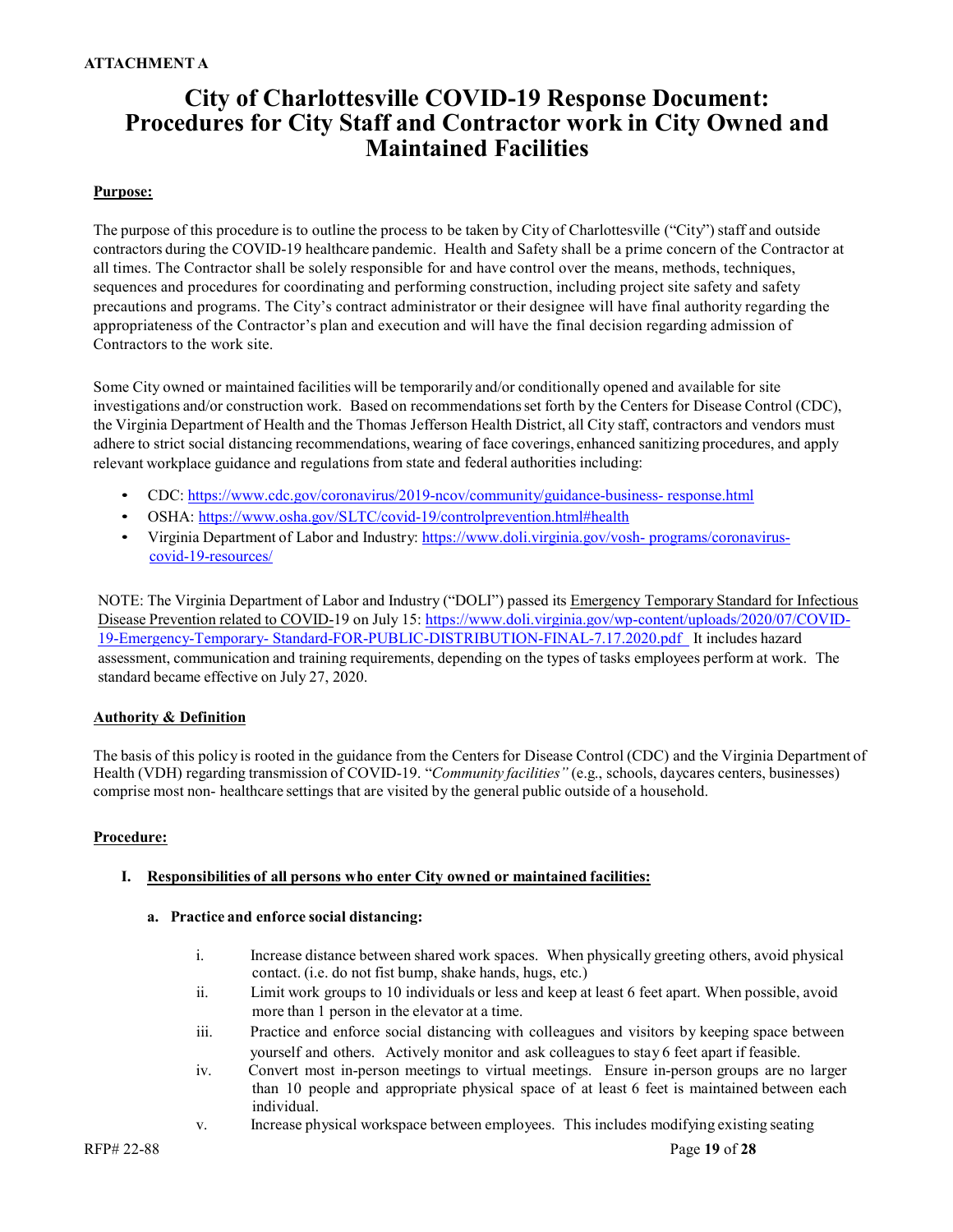arrangementsin workspaces, break areas and conference rooms as necessary.

#### **b. Practice preventive measures:**

- i. Individuals who are sick should remain at home.<br>ii If a worker shows symptoms or indicates they may
- If a worker shows symptoms or indicates they may have been exposed, they must be sent home. Anyone with a temperature above 100.0 degrees Fahrenheit will not be permitted to work on City property, and if a worker is found to have developed a temperature above 100.0 degrees while working, they must leave the work site.
- iii. Hand-shaking and physical contact are prohibited. Practice cough etiquette. Cough or sneeze into your elbow or tissues. If you cough into tissues throw them in the trash **and** wash your hands immediately.
- iv. Request visitors who enter the building wash their hands or use alcohol- based hand rubs containing at least 60% alcohol upon arrival and during their visit.
- v. Wash hands frequentlywith soap and water for at least 20 seconds. If soap and water are not available, use hand sanitizer which should be rubbed on hands until dry, about 20 seconds.
- vi. Face coverings are required to be worn by everyone in shared spaces where social distancing measures cannot be maintained.

Note: Cloth face coverings are NOT surgical masks or respirators and are not appropriate substitutes for them in workplaces where masks or respirators are recommended or required.

- vii. Refrain from talking over documents, equipment, or food items that will be distributed to others.
- viii. For certain occupied facilities, special traffic routes and restroom facilities may, or may not, be available for Staff, Contractor staff and subcontractors. Such restrictions will be detailed in solicitations for work but may be modified as conditions change. Contractors shall review and train, daily, with its employees and subcontractors regarding which foot traffic routes, restroom facilities, and areas of the facility are restricted for the Contractor staff and subcontractors.
- ix. Clean all frequently touched surfaces routinely (i.e. daily).
- x. Maintain an open line of communication with the workforce and keep them informed with the latest news and/or changes which may directly affect them.

#### **c. Specific Responsibilities of the Outside Contractor(s) when entering City owned or maintained facilities:**

#### **In addition to the above practices, it is the responsibility of the Outside Contractor to also:**

| i.    | Comply with existing OSHA standards (https://www.osha.gov/SLTC/covid-<br>19/standards.html) as these standards apply to protecting workers from the novel coronavirus,<br>COVID-19. The contractor is responsible to remain compliant with all applicable OSHA<br>requirements.                                                                                                        |
|-------|----------------------------------------------------------------------------------------------------------------------------------------------------------------------------------------------------------------------------------------------------------------------------------------------------------------------------------------------------------------------------------------|
| ii.   | The Contractor is required to implement a health screening protocol that includes both<br>temperature monitoring and health screening questions to determine if workers are<br>experiencing COVID-19 symptoms or (potentially) exposed to someone with COVID-19<br>symptoms. Results will be documented and maintained and can be audited by the City's<br>representative at any time. |
| iii.  | Promote frequent and thorough hand washing, including by providing workers, customers, and<br>worksite visitors with a place to wash their hands. If soap and running water are not immediately<br>available, provide alcohol- based hand rubs containing at least 60% alcohol.                                                                                                        |
| iv.   | Provide reminders to their staff of the importance of regular handwashing and take all<br>precautionary measures to ensure that workers have hand washing facilities, or an alternative to<br>prevent further spread of the virus.                                                                                                                                                     |
| V.    | Ensure hand sanitizer is fully stocked in all portable restrooms.                                                                                                                                                                                                                                                                                                                      |
| V1.   | Provide to workers, customers, and worksite visitors cloth face covers which cover the<br>mouth and nose.                                                                                                                                                                                                                                                                              |
| vii.  | Maintain enhanced housekeeping practices, including routine cleaning and disinfecting of<br>surfaces, equipment, and other elements of the work environment.                                                                                                                                                                                                                           |
| viii. | Ensure that all safety related information (including signage) is relayed to the workers in their native                                                                                                                                                                                                                                                                               |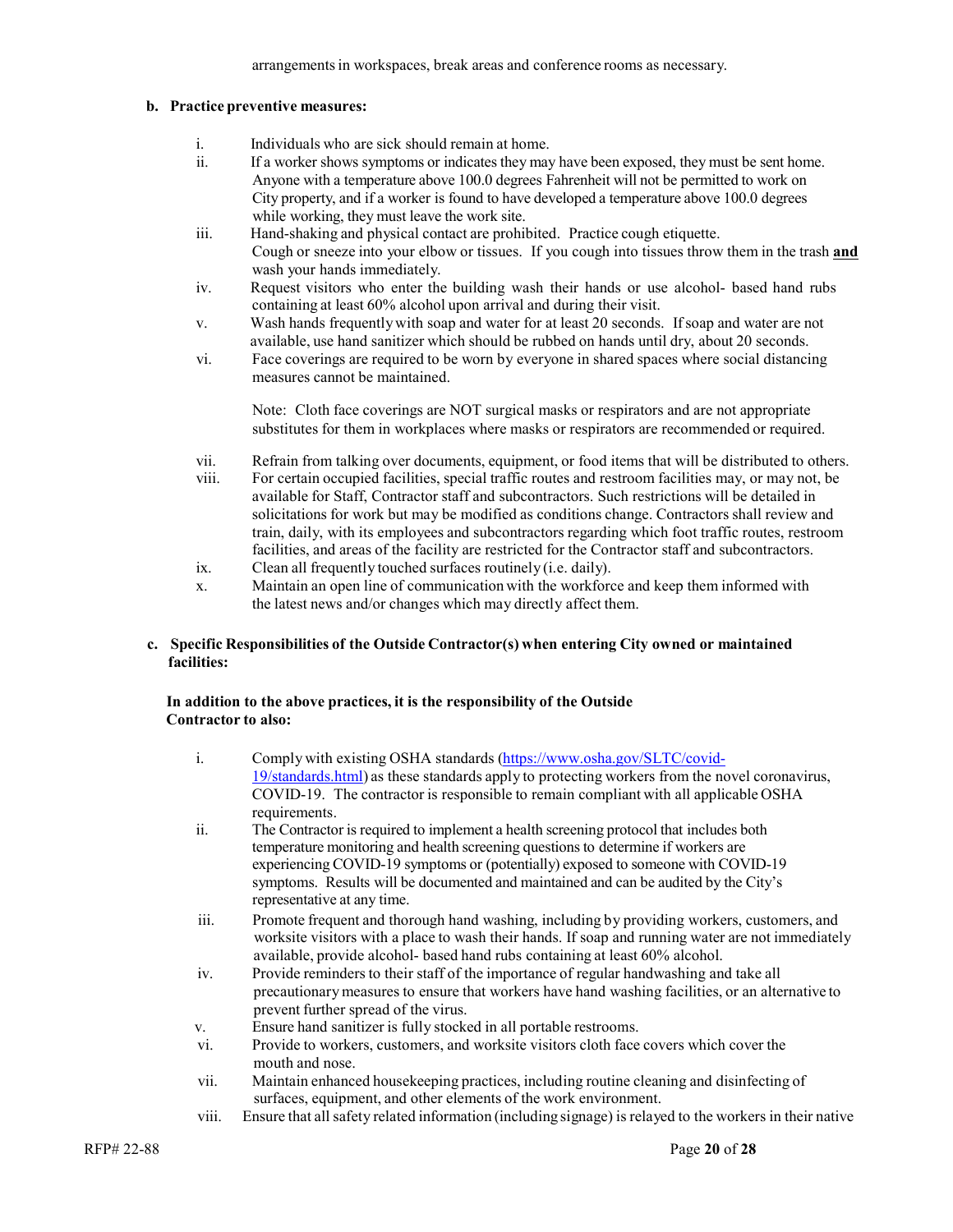language as to ensure that they will understand the message.

- ix. Submit the contractor's plan for responding to a COVID case in terms of worker removal from jobsite, notification, workspace cleaning, and return to work. This plan must include immediate notification of the City's contract administrator of a worker who is or has been working on City property who is suspected or who has tested positive for COVID 19. NOTE: If a COVID case involving City employees occurs in the proximity of the contractor's jobsite, the contractor will be notified.
- x. Upon completion of work, the entire work area shall be thoroughly cleaned and disinfected with a disinfectant approved by the Environmental Protection Agency.

Thank you in advance for demonstrating community care by implementing the above prevention measures.

#### **II. Resources:**

- a. CDC Guidance on Cleaning and [Disinfecting](https://www.cdc.gov/coronavirus/2019-ncov/community/organizations/cleaning-disinfection.html) for Community Facilities
- b. United States [Environmental](https://www.epa.gov/sites/production/files/2020-03/documents/sars-cov-2-list_03-03-2020.pdf) Protection Agency site on approved cleaners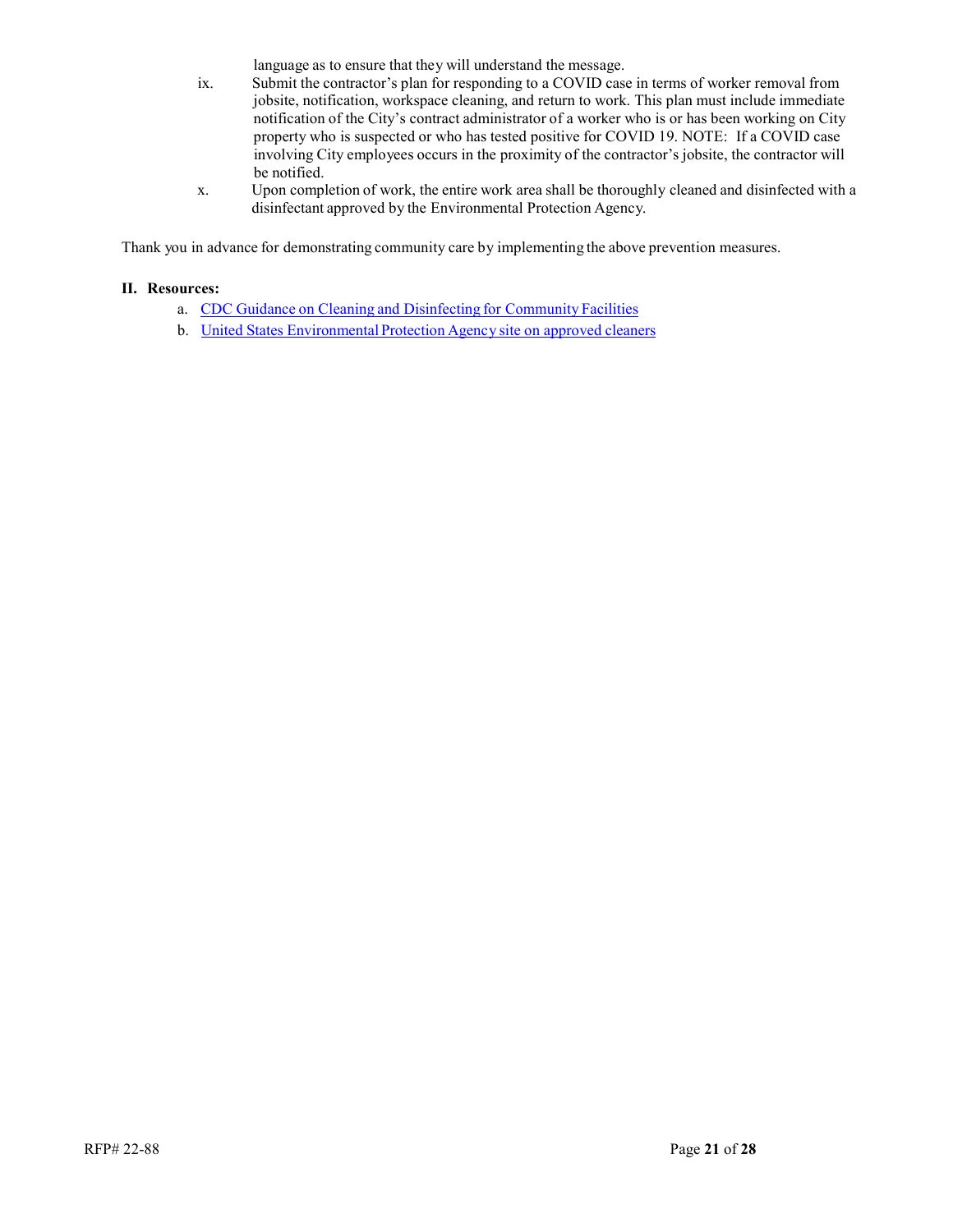# **SAMPLE C.O.I. and GUIDE TO THE ACORD FORM**

**Explanation: The Sample C.O.I. and Guide to the Acord Form below is for informational purposes only. Offerors are not required to submit a C.O.I or Endorsement(s) with their proposal response. Prior to performance of any services or delivery of goods, the Offeror shall (i) have all required insurance coverage in effect; (ii) the Offeror shall deliver to the City certificates of insurance for all lines of coverage. The Offeror shall be responsible that such coverage evidenced thereby shall not be substantially modified or canceled without 30 days prior written notice to the City; and (iii) the Offeror shall deliver to the City Endorsements to the policies which require the City and its officials, officers, employees, agents and volunteers be named as "additional insured".** 

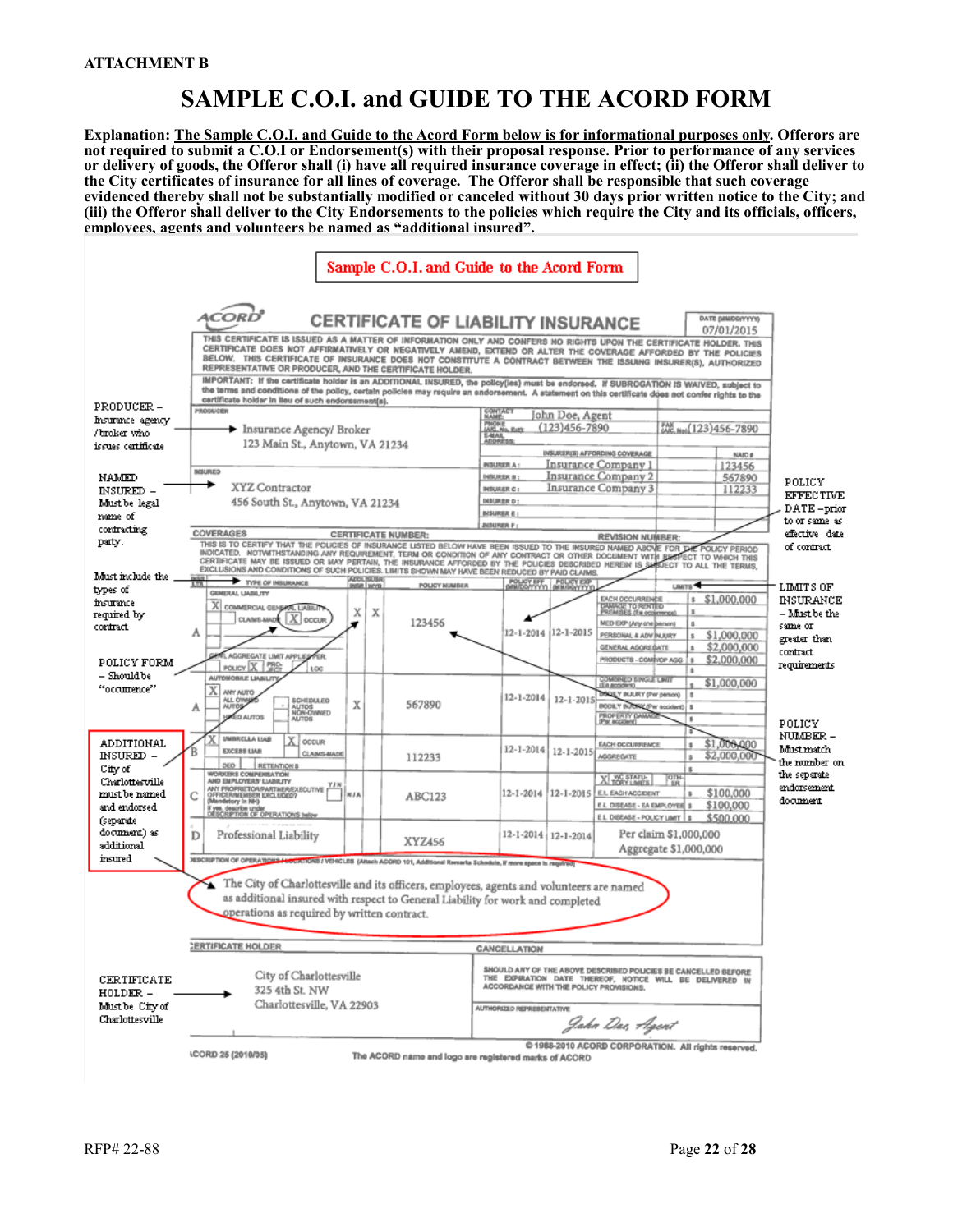# **SIGNATURE SHEET**

RFP# 22-88

## Title: OUTSOURCING ONESTY FAMILY AQUATIC CENTER

In Compliance With This Request For Proposal And To All The Conditions Imposed Therein And Hereby Incorporated By Reference, The Undersigned Offers And Agrees To Furnish The Goods/Services In Accordance With The Attached Signed Proposal Or As Mutually Agreed Upon By Subsequent Negotiation.

Name And Address Of Firm:

|                                              | Date:<br><u> 1980 - Jan Samuel Barbara, margaret e populari e populari e populari e populari e populari e populari e popu</u> |
|----------------------------------------------|-------------------------------------------------------------------------------------------------------------------------------|
| <b>DBA</b>                                   | By:<br><u> 1980 - Andrea Andrew Maria (h. 1980).</u>                                                                          |
|                                              | (Signature In Ink)                                                                                                            |
| Zip Code:                                    | Name:                                                                                                                         |
| Telephone Number: ( )                        | (Please Print)                                                                                                                |
| $\text{Fax Number: } (\_\_\_\_\_\_\_\_\_\_\$ | Title:                                                                                                                        |
| E-mail Address:                              | I have the authority to bind the corporation.                                                                                 |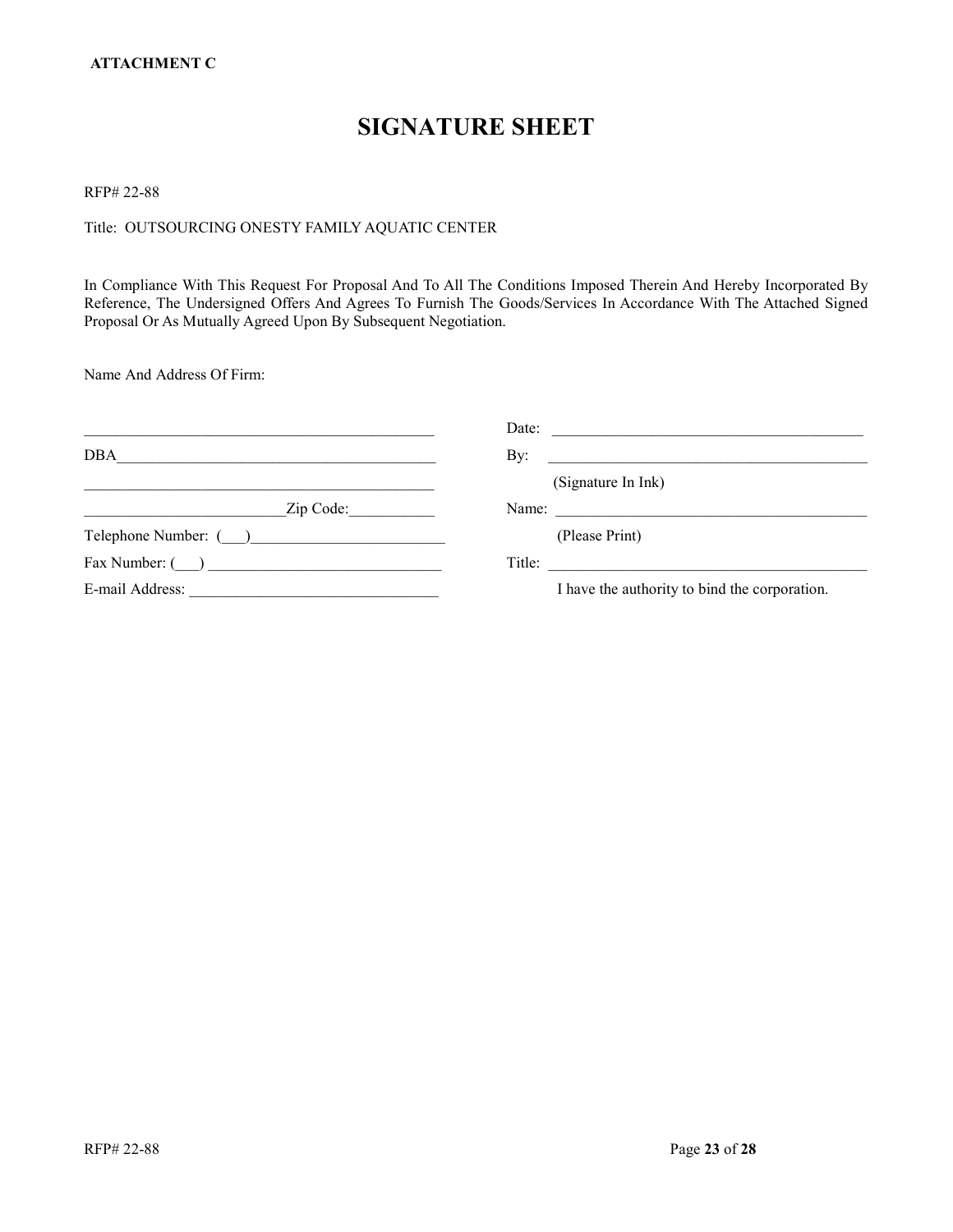# **STATE CORPORATION COMMISSION FORM**

### **Virginia State Corporation Commission (SCC) registration information**.

| Name of Bidder/Offeror:                                                                                                                                                                                                                                                                                                                                                                                                                                                                                                                                                                                                                                            |
|--------------------------------------------------------------------------------------------------------------------------------------------------------------------------------------------------------------------------------------------------------------------------------------------------------------------------------------------------------------------------------------------------------------------------------------------------------------------------------------------------------------------------------------------------------------------------------------------------------------------------------------------------------------------|
| is a corporation or other business entity with the following Virginia SCC identification number:<br>$-OR-$                                                                                                                                                                                                                                                                                                                                                                                                                                                                                                                                                         |
| is not a corporation, limited liability company, limited partnership, registered limited liability partnership,<br>or business trust -OR-                                                                                                                                                                                                                                                                                                                                                                                                                                                                                                                          |
| is an out-of-state business entity that does not regularly and continuously maintain as part of its ordinary<br>and customary business any employees, agents, offices, facilities, or inventories in Virginia (not counting<br>any employees or agents in Virginia who merely solicit orders that require acceptance outside Virginia<br>before they become contracts, and not counting any incidental presence of the bidder/offeror in Virginia<br>that is needed in order to assemble, maintain, and repair goods in accordance with the contracts by which<br>such goods were sold and shipped into Virginia from bidder/offeror's out-of-state location) -OR- |
| is an out-of-state business entity that is including with this bid/proposal an opinion of legal counsel which<br>accurately and completely discloses the undersigned bidder's/offeror's current contacts with Virginia and<br>describes why those contacts do not constitute the transaction of business in Virginia within the meaning of<br>§13.1-757 or other similar provisions in Titles 13.1 or 50 of the Code of Virginia. Attach opinion of legal<br>counsel to this form.                                                                                                                                                                                 |
| Check the following box if you have not completed any of the foregoing options but currently have<br>pending before the Virginia SCC an application for authority to transact business in the<br>Commonwealth of Virginia and wish to be considered for a waiver to allow you to submit the SCC<br>identification number after the due date for bids/proposals (the City reserves the right to determine<br>in its sole discretion whether to allow such waiver).                                                                                                                                                                                                  |

### **Registered Agent Information**

Please specify the Registered Agent who will accept services of process on your behalf.

| I certify the accuracy of this information. |        |       |
|---------------------------------------------|--------|-------|
| Signed:                                     | Title: | Date: |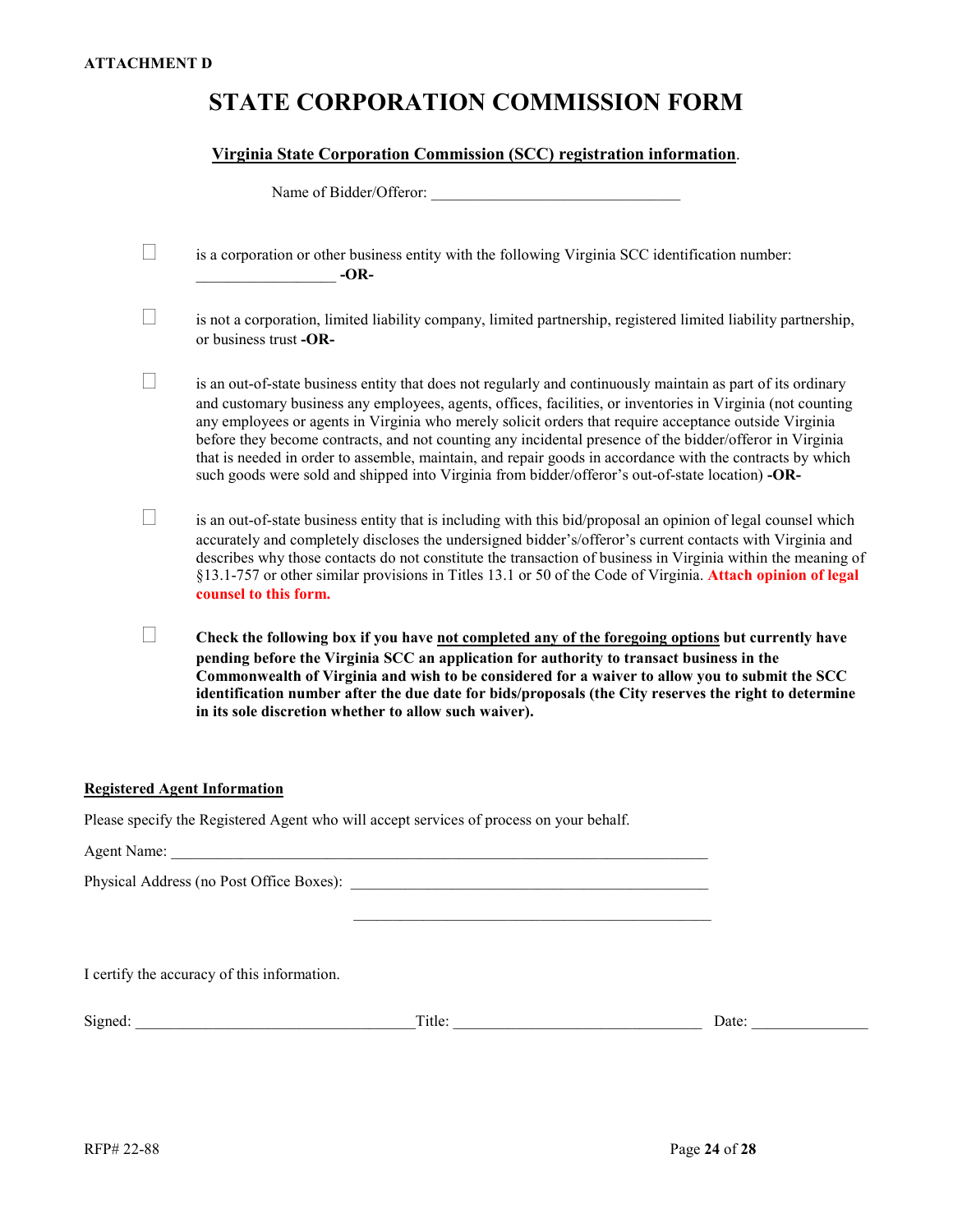#### **ATTACHMENT E**

## **OFFEROR DATA SHEET**

Note: The following information is required as part of your response to this solicitation. Failure to complete and provide this sheet may result in finding your bid nonresponsive.

- 1. Qualification: The vendor must have the capability and capacity in all respects to satisfy fully all of the contractual requirements.
- 2. Vendor's Primary Contact:

|--|--|

3. Years in Business: Indicate the length of time you have been in business providing this type of good or service:

Years Months

4. Indicate below a listing of at least four (4) current or recent accounts, either commercial or governmental, that your company is servicing, has serviced, or has provided similar goods. Include the length of service and the name, address, and telephone number of the point of contact.

|  | Phone: Email: Email: Email: Email: Email: Email: Email: Email: Email: Email: Email: Email: Email: Email: Email: Email: Email: Email: Email: Email: Email: Email: Email: Email: Email: Email: Email: Email: Email: Email: Email |  |
|--|--------------------------------------------------------------------------------------------------------------------------------------------------------------------------------------------------------------------------------|--|
|  |                                                                                                                                                                                                                                |  |
|  |                                                                                                                                                                                                                                |  |
|  | B. Company:                                                                                                                                                                                                                    |  |
|  |                                                                                                                                                                                                                                |  |
|  | Phone: Email: Email: Email: Email: Email: Email: Email: Email: Email: Email: Email: Email: Email: Email: Email: Email: Email: Email: Email: Email: Email: Email: Email: Email: Email: Email: Email: Email: Email: Email: Email |  |
|  | Dates of Service: San American Studies Studies Studies Studies Studies Studies Studies Studies Studies Studies                                                                                                                 |  |
|  |                                                                                                                                                                                                                                |  |
|  |                                                                                                                                                                                                                                |  |
|  |                                                                                                                                                                                                                                |  |
|  |                                                                                                                                                                                                                                |  |
|  | D. Company:                                                                                                                                                                                                                    |  |
|  |                                                                                                                                                                                                                                |  |
|  |                                                                                                                                                                                                                                |  |
|  | Dates of Service: Sanction States States States States States States States States States States States States                                                                                                                 |  |

Signed: Title: Date: Date: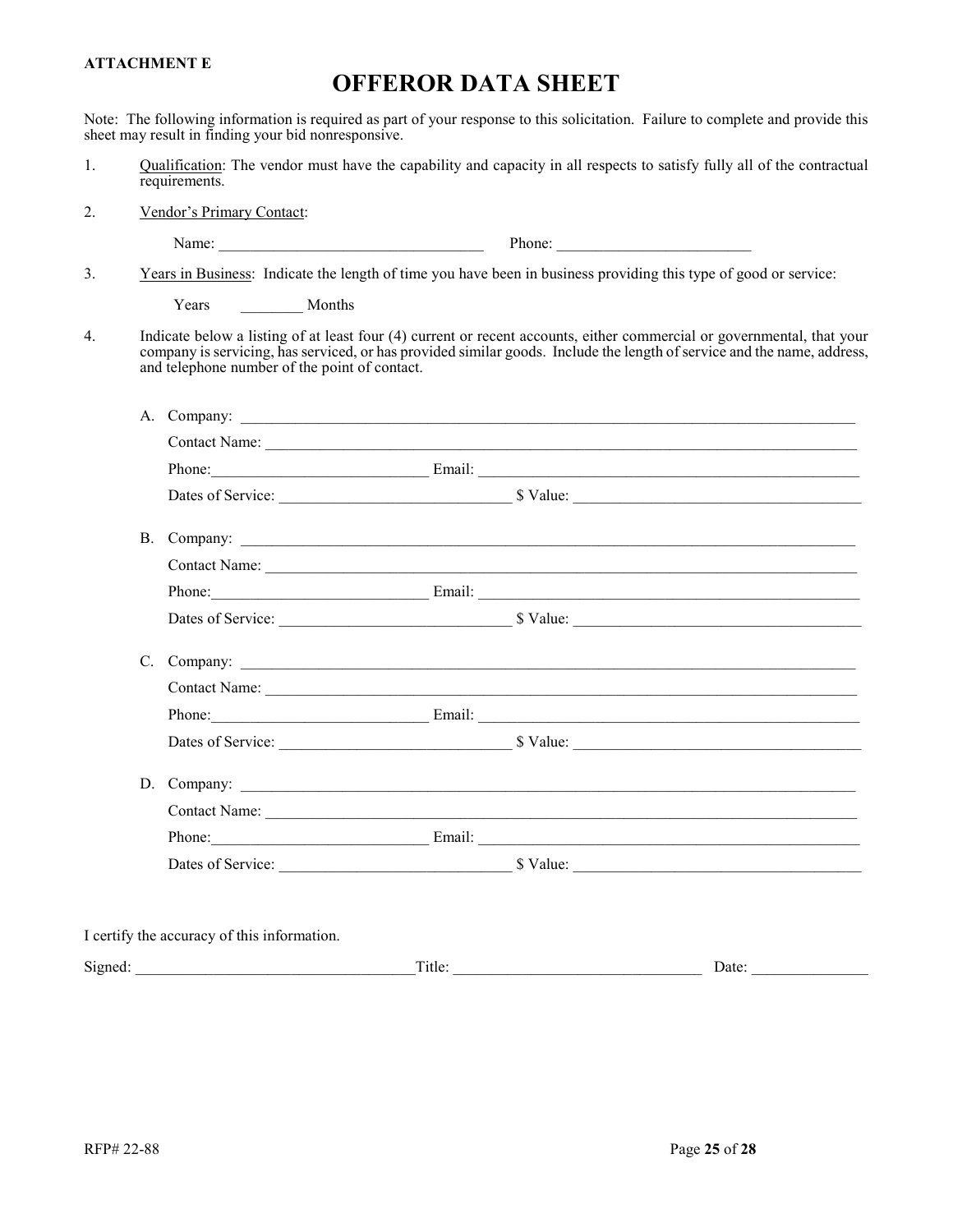# **CERTIFICATION OF NO COLLUSION**

The undersigned, acting on behalf of  $\Box$   $\Box$   $\Box$   $\Box$   $\Box$   $\Box$  does hereby certify in connection with the procurement and proposal to which this Certification of No Collusion is attached that:

This proposal is not the result of, or affected by, any act of collusion with another person engaged in the same line of business or commerce: nor is this proposal the result of, or affected by, any act of fraud punishable under Article 1.1 of Chapter 12 of Title 18.2 Code of Virginia, 1950 as amended (&&18.2-498.1 atseq.)

Signature of Company Representative

\_\_\_\_\_\_\_\_\_\_\_\_\_\_\_\_\_\_\_\_\_\_\_\_\_\_\_\_\_\_\_\_\_\_\_\_

\_\_\_\_\_\_\_\_\_\_\_\_\_\_\_\_\_\_\_\_\_\_\_\_\_\_\_\_\_\_\_\_\_\_\_\_

\_\_\_\_\_\_\_\_\_\_\_\_\_\_\_\_\_\_\_\_\_\_\_\_\_\_\_\_\_\_\_\_\_\_\_\_

Name of Company

Date

#### *ACKNOWLEDGEMENT*

| STATE OF                                                             |                                                                  |               |     |
|----------------------------------------------------------------------|------------------------------------------------------------------|---------------|-----|
| CITY/COUNTY OF                                                       |                                                                  | , to wit:     |     |
| The foregoing Certification of No Collusion bearing the signature of |                                                                  |               | and |
| dated<br><u> 1989 - Johann Barbara, martxa alemaniar a</u>           | was subscribed and sworn to before the undersigned notary public |               |     |
| by<br>$\mathbf{on}$ .                                                |                                                                  |               |     |
|                                                                      |                                                                  | Notary Public |     |
| My commission expires:                                               |                                                                  |               |     |

#### CODE OF VIRGINIA

&18.2-498.4. Duty to provide certified statement. A. The Commonwealth, or any department or agency thereof, and any local government or any department or agency thereof, may require that any person seeking, offering or agreeing to transact business or commerce with it, or seeking, offering or agreeing to receive any portion of the public funds or moneys, submit a certification that the offer or agreement or any claim resulting thereon is not the result of, or affected by, any act of collusion with another person engaged in the same line of business or commerce, or any act of fraud punishable under this article.

B. Any person required to submit a certified statement as provided in paragraph A above who knowingly makes a false statement shall be guilty of a Class 6 felony. (1980, c.472)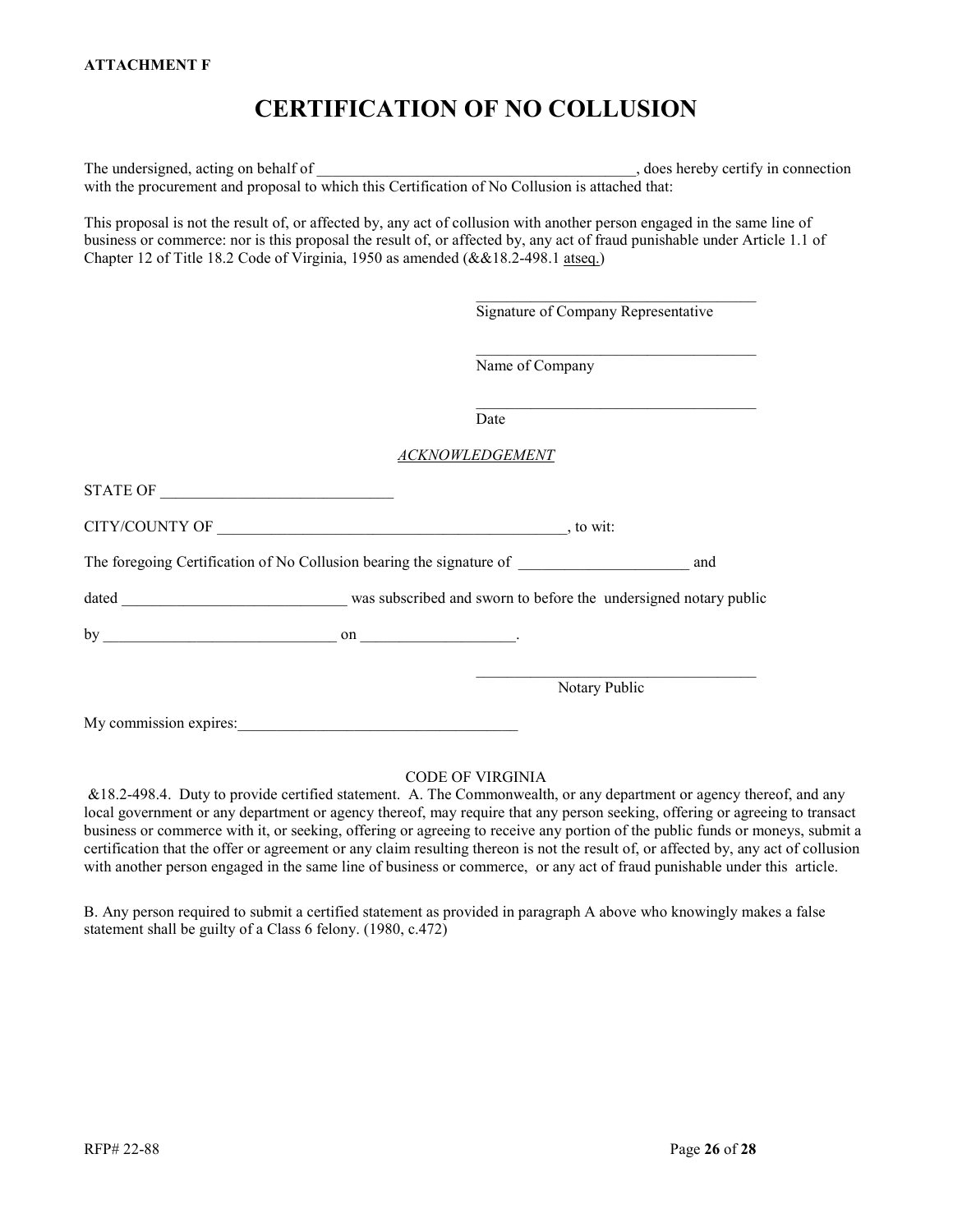# **PROPRIETARY/CONFIDENTIAL INFORMATION IDENTIFICATION**

Name of Firm/Offeror:

RFP#: 22-88

Trade secrets or proprietary information submitted by an offeror sh-all not be subject to public disclosure under the Virginia Freedom of Information Act; however, the offeror must invoke the protections of § 2.2-4342F of the Code of Virginia, in writing, either before or at the time the data or other material is submitted. The written notice must specifically identify the data or materials to be protected including the section of the proposal in which it is contained and the page numbers, and state reasons why protection is necessary. The proprietary or trade secret material submitted must be identified by some distinct method such as highlighting or underlining and must indicate only the specific words, figures or paragraphs that constitute trade secrets or proprietary information. In addition, a summary of proprietary information shall be submitted on this form. The classification of an entire proposal document, line item prices, and/or total proposal prices as proprietary or trade secrets is not acceptable.

| <b>SECTION/TITLE</b>                        | <b>PAGE NUMBER (S)</b> | REASON(S) FOR WITHHOLDING FROM DISCLOSURE |  |
|---------------------------------------------|------------------------|-------------------------------------------|--|
|                                             |                        |                                           |  |
|                                             |                        |                                           |  |
|                                             |                        |                                           |  |
|                                             |                        |                                           |  |
|                                             |                        |                                           |  |
|                                             |                        |                                           |  |
|                                             |                        |                                           |  |
|                                             |                        |                                           |  |
|                                             |                        |                                           |  |
|                                             |                        |                                           |  |
|                                             |                        |                                           |  |
|                                             |                        |                                           |  |
|                                             |                        |                                           |  |
|                                             |                        |                                           |  |
|                                             | __                     |                                           |  |
|                                             |                        |                                           |  |
|                                             | _ _                    |                                           |  |
| I certify the accuracy of this information. |                        |                                           |  |
|                                             |                        | Title: $\qquad \qquad$ Title:<br>Date:    |  |